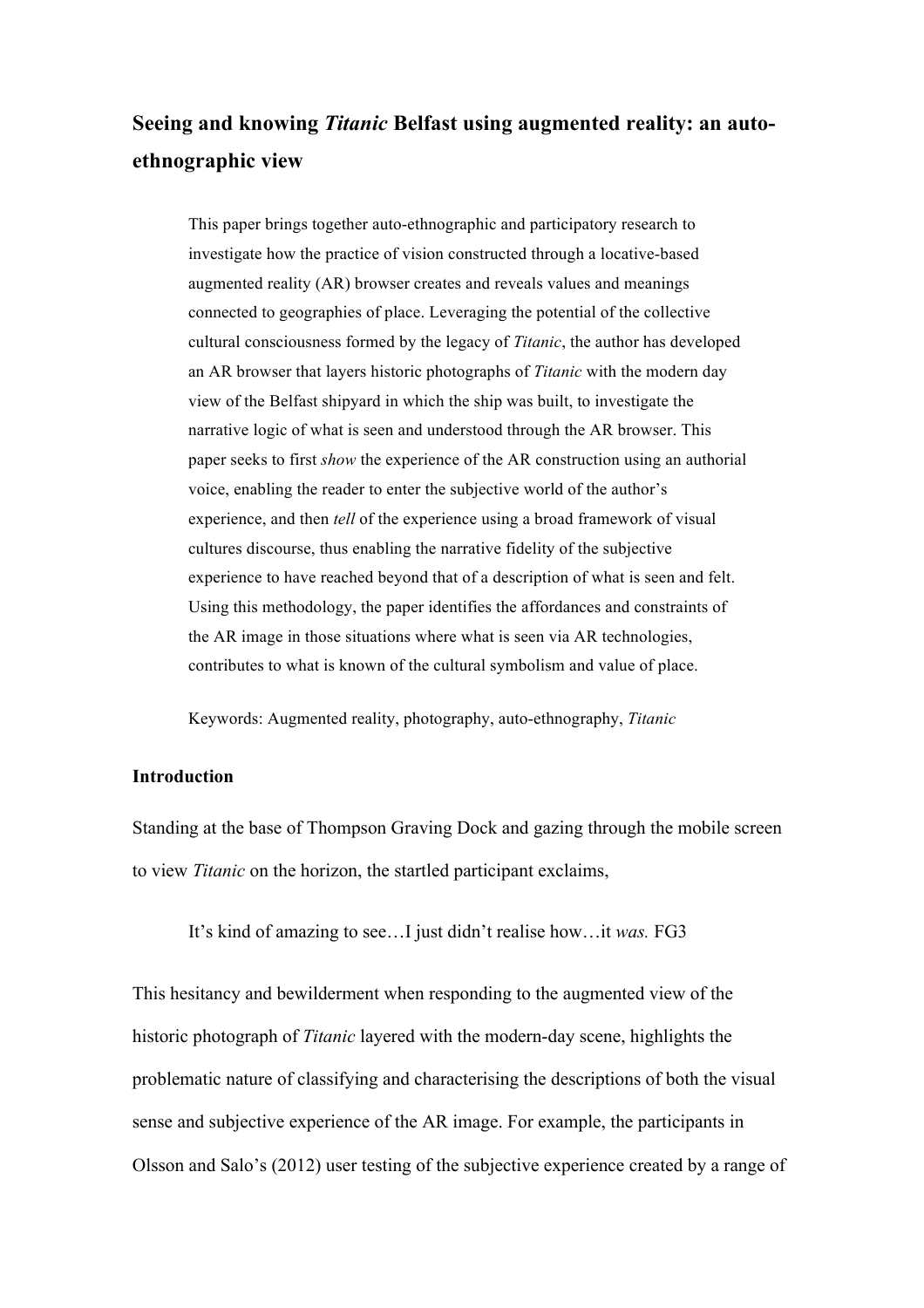AR applications provides descriptive statements including 'cool', 'clever', 'magic', 'wow effect' and 'unique.' (Olsson and Salo 2012, 2784) Fishenden's (2013) PhD thesis captured similar subjective emotional comments from research participants reflecting on his time and space visual experiments: 'it's intense, it's mind-blowing for me.' (Fishenden 2013, 156) While generic narratives can be drawn from such statements, such as there are subjective experiences of strong amazement and surprise in experiencing AR images, these comments form only emotional expressions and lack the deeper levels of reflection and analysis required to connect what is being seen and felt to a scholarly frame of analysis.

To address this gap in literature, the situated-ness of the self within the practice of this research aims to capture a more analytical and self-conscious participant in the research process. It is anticipated that this auto-ethnographic methodology will allow for an introspection that can be used persuasively to encourage readers through the 'thick descriptions of personal and interpersonal experience created by the passion and commitment of the researcher' (Ellis et al. 2011, vol.12), and act to counter ambiguous subjectively-based qualitative statements. To address the politics of accountability in the research findings that are raised through a solitary expert critic approach, the critical characteristics of the visual AR system revealed in the reflexive analysis are also subject to a focus group mode of enquiry. While the objective of a focus group is to negotiate complex abstract ideas through a process of public debate and negotiation to create a collective understanding of the issues discussed (Gunter 2000), there are potential problems with a focus group approach. It may operate to both reveal conflicting and opposed individual attitudes, and present opportunities for group influence to operate so as to distort an individual opinion (Lunt and Livingstone 1996). Therefore, the focus group is used only as a supplementary stage to this experimental study. As the strength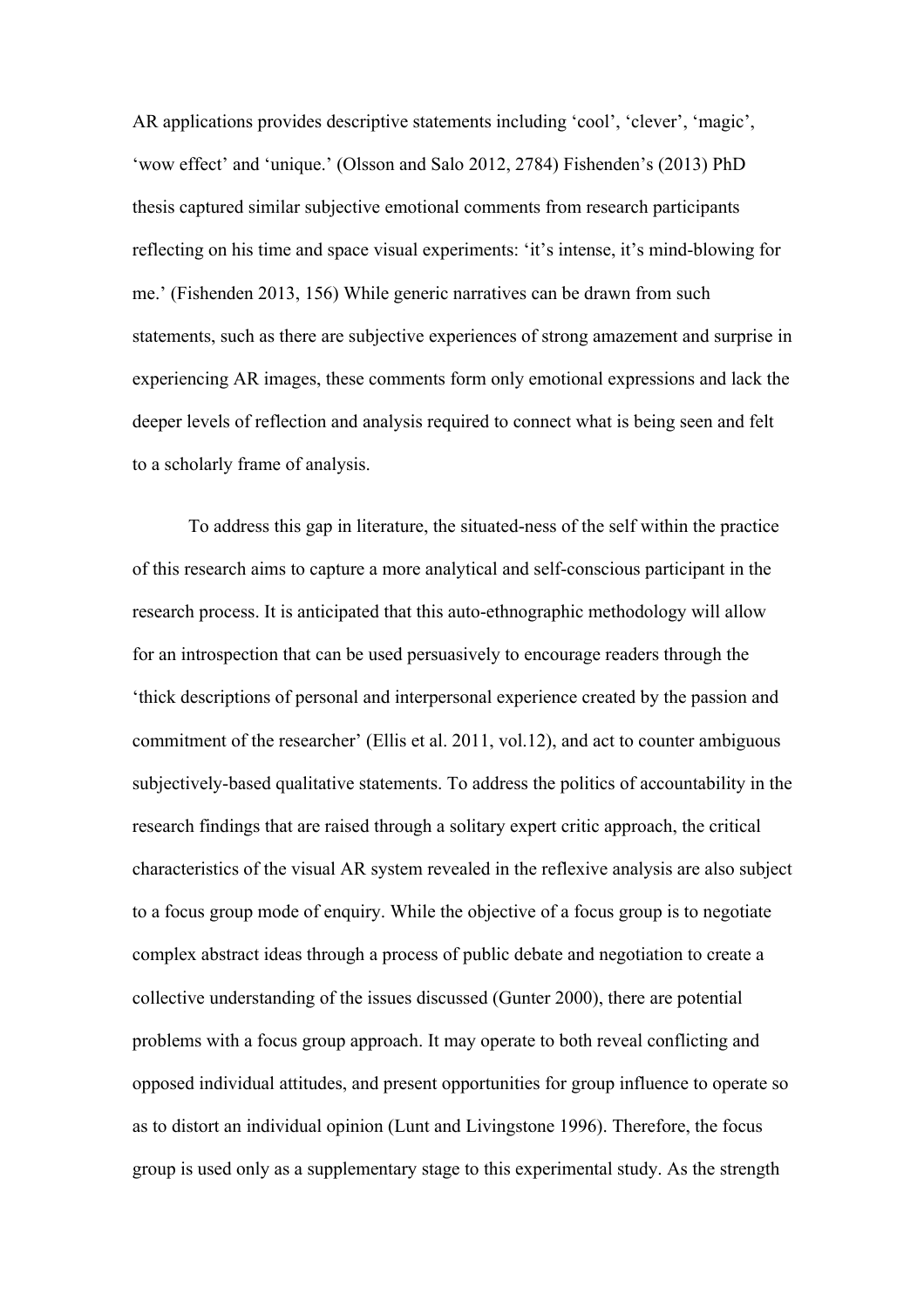of a focus group methodology lies in how knowledge is constructed in social situations (Smithson 2000), the emphasis in the analysis of the knowledge constructed from this process, is in how the participants in the group, while bringing forward their own perspectives and experiences of the augmented reality images, developed their ideas collectively.

Having identified the ideal group size for focus group as between eight and twelve (Fern 1982), eight participants for the focus group in this study were drawn from the undergraduate Interactive Media degree programme at Ulster University. Grudens-Schuck et al. (2004) argue that a focus group which is composed of individuals of varying status, such as power, status and education, will inhibit the quality of the data elicited through the discussion. Therefore, both a shared academic knowledge of the subject area raised by the project's critical concepts, and operating as semi-experts in a similar critical theory domain, provided conditions in which a common shared baseline knowledge and subsequent language with which to articulate their own experiences could be achieved. The focus group's discussions of their experience of the AR construction were recorded in situ, in the actual place of the locative media project. Through responding with such immediacy to the experience of the AR project, it was anticipated that the responses would elicit more fruitful considerations and reflections while enabling the participant to return to and draw upon the actual stimulus.

The importance of creating research that can operate to produce a shared sense of understanding also provides a research outcome that is able to move the locus of knowledge from a field of research "towards a transitory existence as a material artefact." (Horst et al. 2012, p.89) It is the aim of the analytical and descriptive analysis in this paper to provide not only a document of the researcher's perspective, but to be able to use personal experience to gain an insight into a broader set of cultural values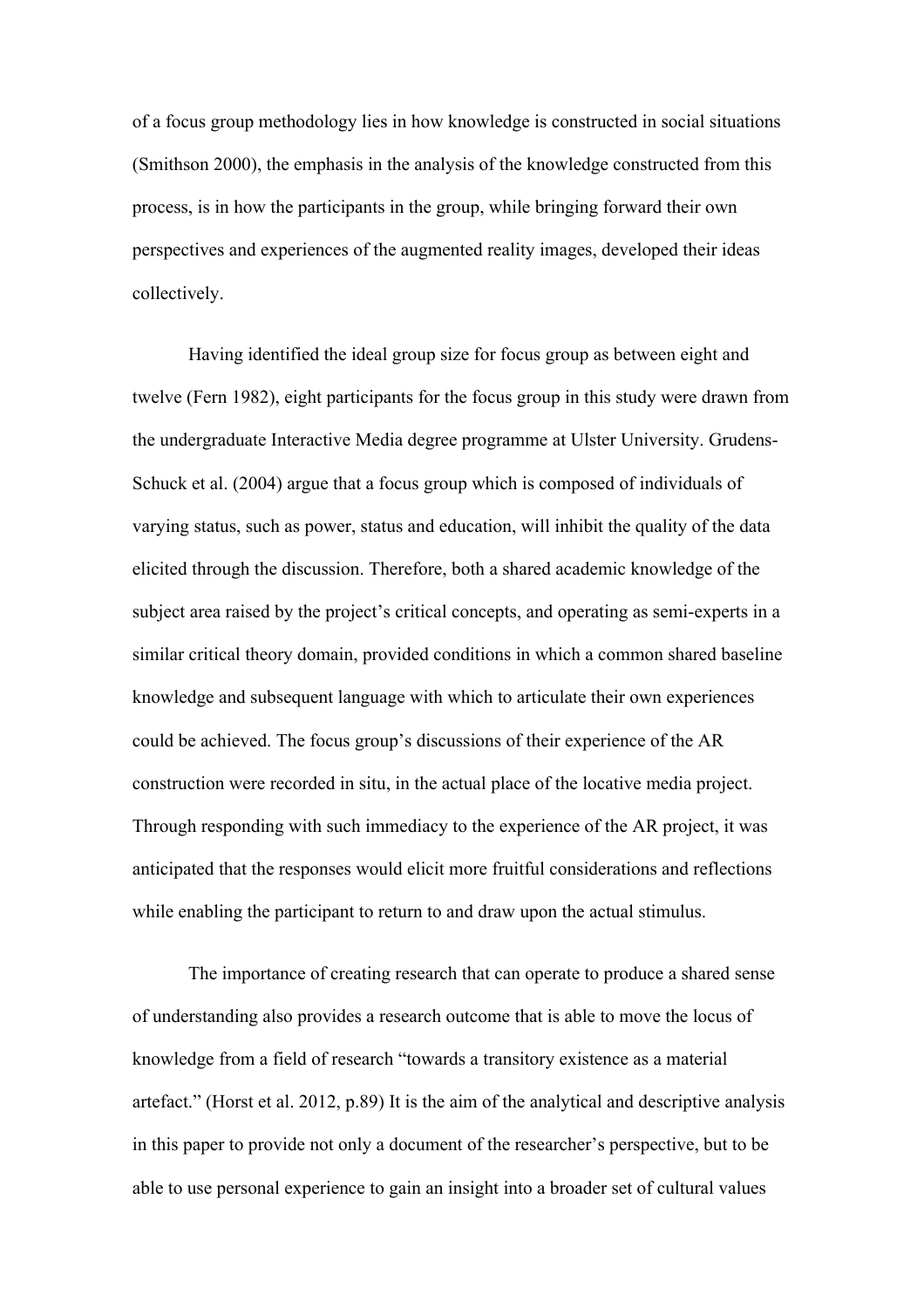attributed to reading the AR image. Thus in building beyond the show and tell aspect of the personal experience, the analysis in this paper can help to anticipate future possibilities and scenarios and act as a guide to the development of other such locative assemblages where other variables may be encountered.

#### **AR and socio-techno discourse**

Technologies that create new methods by which objects are made visible are bringing about new ways of seeing the world and also a shift in how the world is known. Situating AR technology within a techno-social framework, a literature review has highlighted discourse connected to these technologies that mark them out as intrinsically invisible (Weiser 1991); attributes their application to methods that are experimental (Kabisch 2008); associates their practice with creating spatial and temporal practices that are unstable (Klutinberg 2006), haunted (Crang and Graham 2007), and malleable (Roberts 2012); and credits them with creating affective nonvisual modes of experience in the viewer (Hansen 2004). As a form that has the potential to create an intuitive and immersive interface to navigate one's surroundings, AR has been deployed as a method for wayfinding in the physical world, and a filter mechanism for contextual information in the digital world across many disciplines including tourism studies (Yovcheva et al. 2012) and library studies (Pence 2010; Hahn 2012). Its potential as an analytical tool for the assessment and design of objects and the means for interpreting relationship between objects has been explored by the built environment (Jeong Kim 2013), landscape studies (Schall et al. 2011), and manufacturing (Griesser et al*.* 2008).

Early adoption in computer science focused on accurate tracking and registration techniques in relation to the AR layer (Kato et al. 2000), and later, accuracy in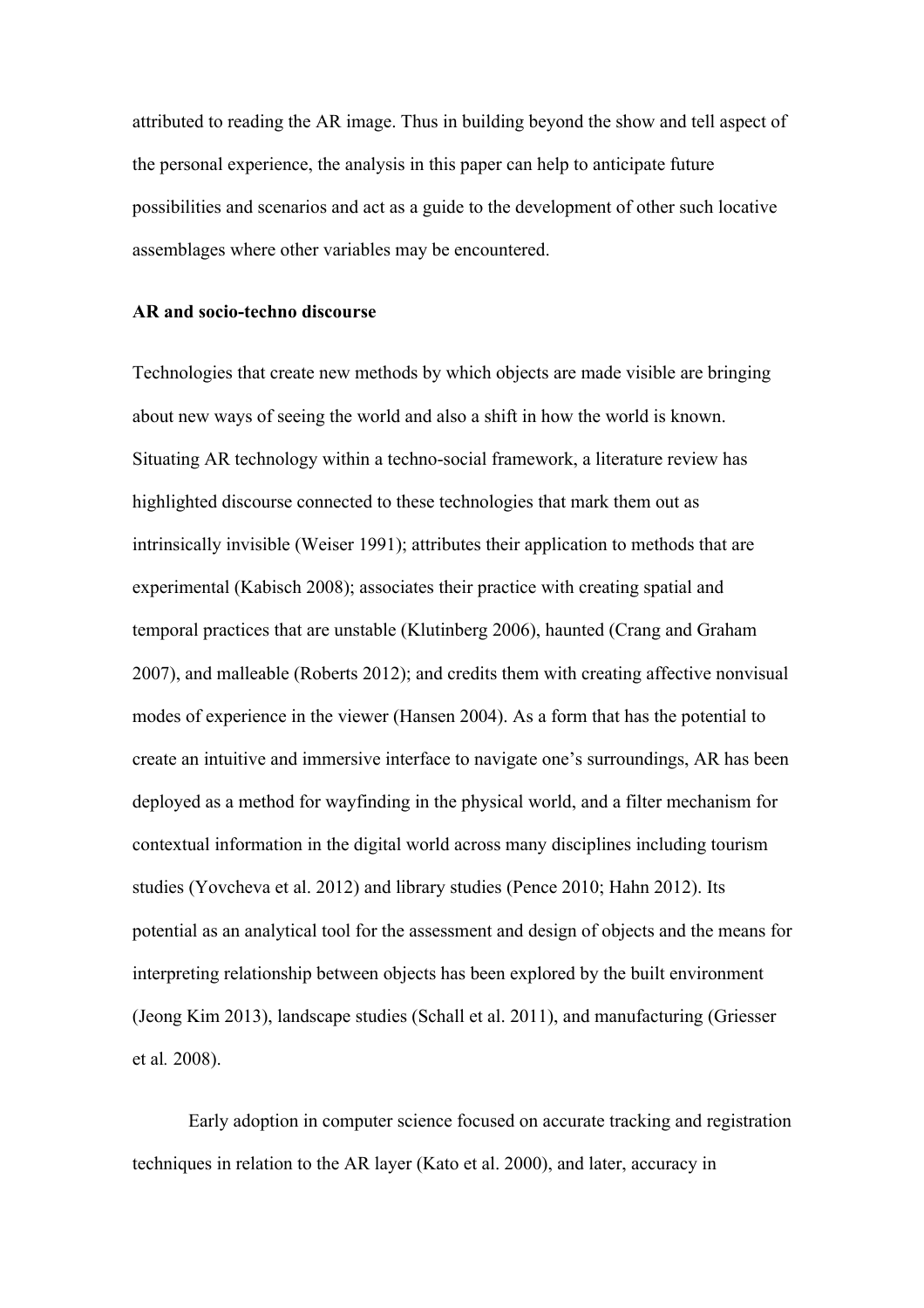correlation between real movements and those movements in the virtual world (Mac Aoidh and Winstanley 2009). With later more robust technologies, recent discourses have sought to contribute the development of algorithmic methods to ensure the robustness and reliability of the visual form of the AR layer (Yovcheva et al. 2013); analysis of the user experience  $(UX)$  of the AR interface, including how the mixed reality information system works and relates to intuitive experiences (Olsson et al*.*  2013; Dixon et al*.* 2013); and the evaluation of the subjective emotional user experience (Olsson and Salo 2012; Kozel 2012). While this existing research into AR does draw on analysis of the visual content and how it intervenes in what is seen to create unique experiences of locative spaces, such discourse has largely grown from an engagement with cultural theory that promotes the 'calculative logic' (Tuters 2012, 269) of the technology. The meaning and value created by what is seen is framed through analysis of how the *technology* operates to construct what is seen, as opposed to how the viewer constructs meaning and value though what is seen through the augmented reality browser.

To address this gap in literature, this paper is therefore positioned as a visual cultures study, attempting to identify how what is made visible by these technologies, and the objects and texts they create, is bringing about a transformation in our visual culture. To understand how this new ontology for vision is operating, the situated practice of this project is based on a AR system of representation upon which a placemaking experience of *Titanic Belfast* is experienced. Providing a material visual practice on which to apply a reflexive visual cultures analysis of the visual system created, the AR browser developed by the author, layers three photographic archives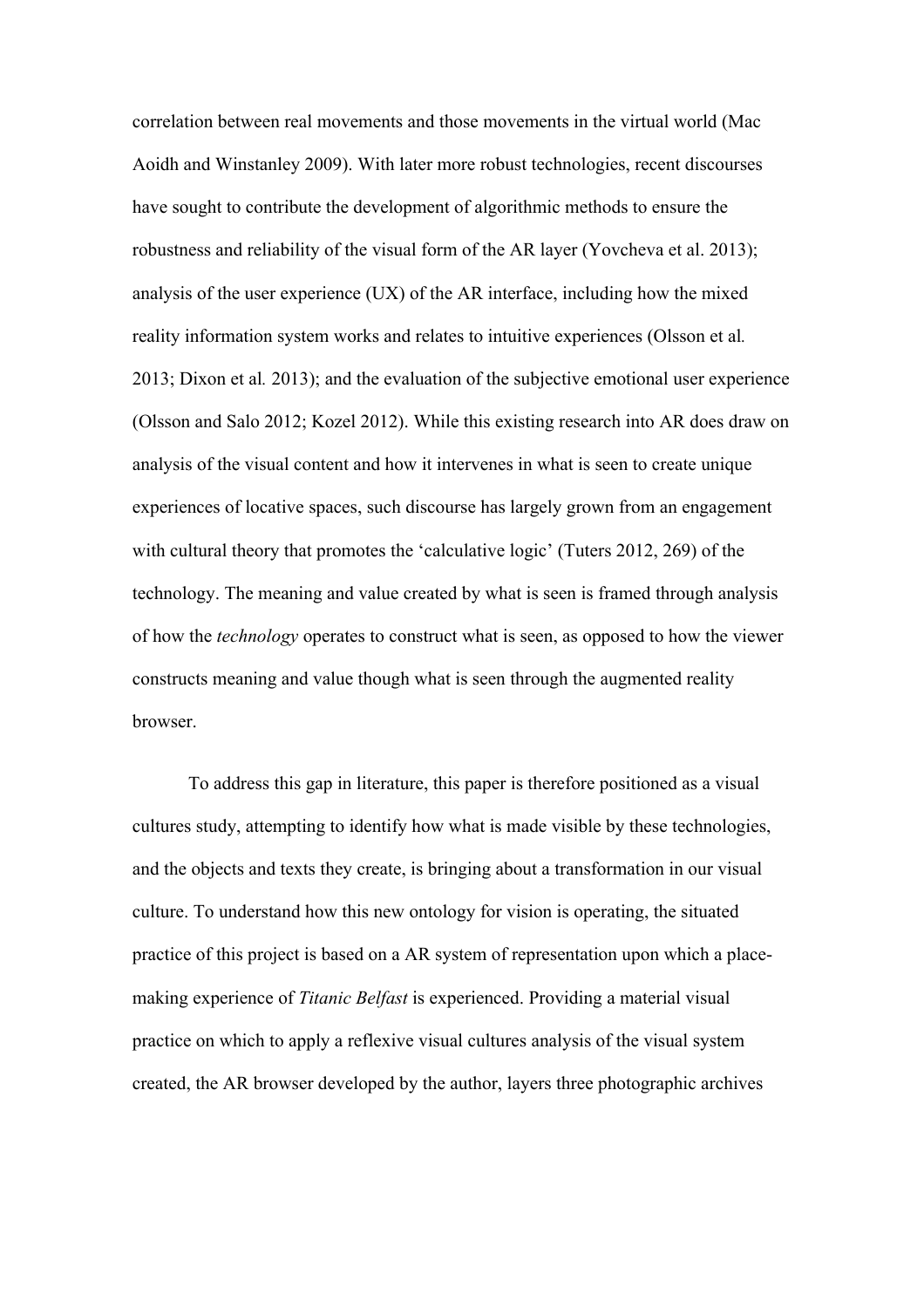connected to the Belfast shipyard in which *Titanic* was built, to their modern day view.<sup>1</sup> This paper draws together the findings from auto-ethnographic and participatory research mode of enquiry into the *Titanic* AR browser to understand how AR visual methods act to subvert and/or sustain this particular place-making experience.

#### **Beyond what is seen, an auto-ethnographic study**

While the visual analysis of the *Titanic* AR browser in this paper is a synthesized account of the aesthetic affects of these envisioning technologies and the interpretation of the AR image, the analysis also considers the encoded or paradoxical messages contributing to the place-making experience, that operate beyond that of what is seen in the AR image. As the objective of what is seen through the AR browser is to form and/or establish certain facts about *Titanic* and the city in which she was built, it is important to understand how the visual AR construction is operating as a documentary tool in this project. Visual archives used documentary practice do not operate merely to form a historic fact through purely visual methods (Bruzzi 2000). The image does not speak for itself, rather it forms a dialogue between the viewer and the archive form. While the documentary form operates to organise knowledge, the incompleteness of what is known compels the viewer to consciously intervene in the meaning created. The motivation for the documentary viewer is to form a particular argument about the historical world based on the evidence presented. Consequently, the viewer experiences the documentary text operating within his or her own interpretive field. Accordingly, the highly subjective nature of what is already known about *Titanic* will become part of the framework upon which meanings are constructed using the AR browser.

 $\overline{a}$ 

<sup>&</sup>lt;sup>i</sup> The three images are by Belfast photographer, Alexander Robert Hogg (1870-1939)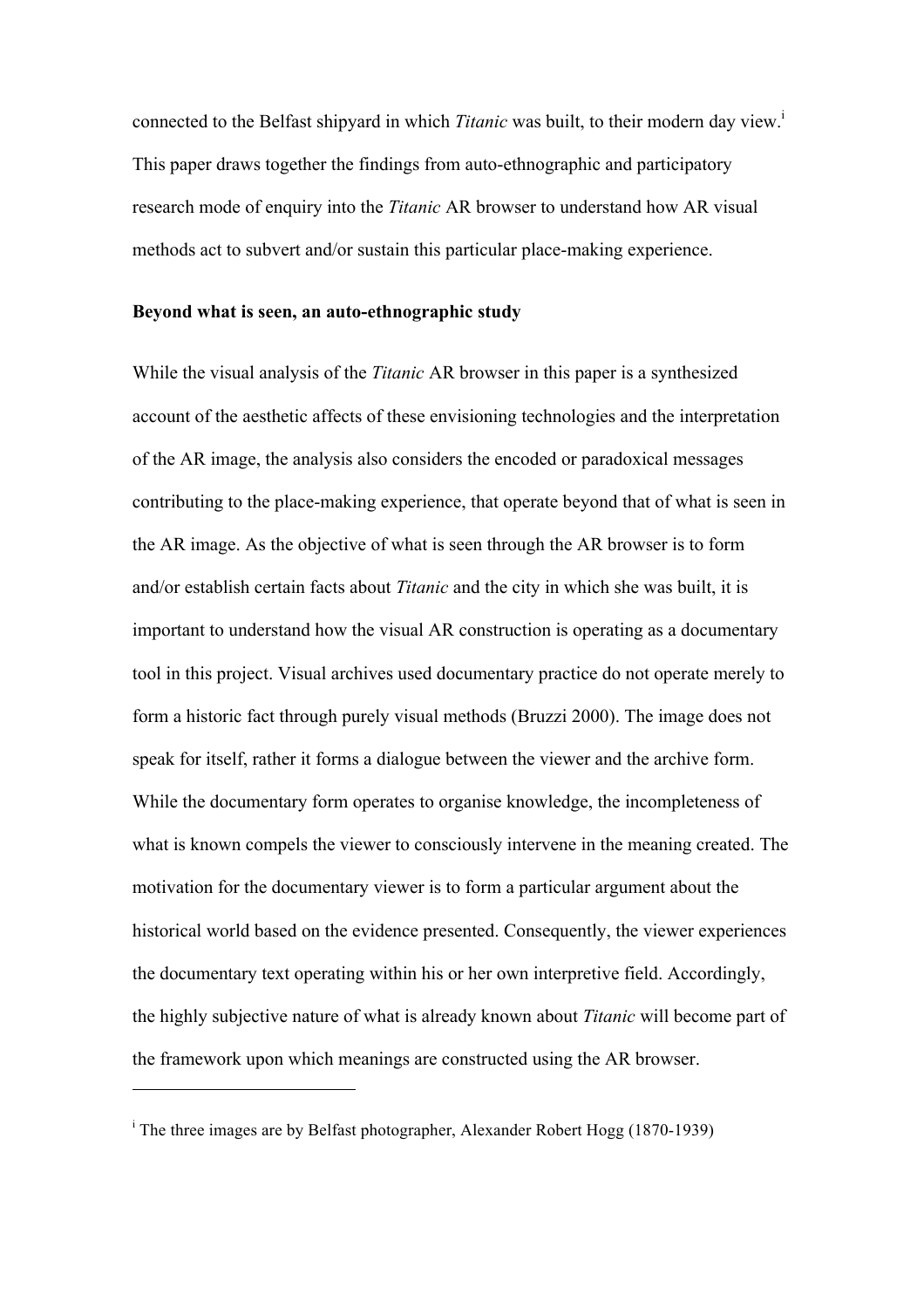While I know *Titanic* and its connection to Belfast through my schooling, the image of *Titanic* resonates in my cultural consciousness most significantly through film and documentary texts. How I know *Titanic* through these texts is significant when considering how this knowledge will contribute to my perceptions about what I see through the AR browser. Heyer (1995), McCaughan (1996), Foster (1997), Howells (1999), Brown (2014) and Devlin (2014) all concur that as a coded cultural device, the *Titanic* story and representations of the tragedy, operate at a level of significant collective consciousness in contemporary culture. While the history of the physical *Titanic* is very brief, operating only from her launch on the 31<sup>st</sup> May 1911 until her sinking on April  $12<sup>th</sup> 1912$ , the impact of the tragedy still reverberates in our collective consciousness more than a century later. There have been worse maritime disasters since the *Titanic*, however the tragedy has become embedded in cultural memory through its consumption in public consciousness as 'the first collective nightmare of the twentieth century.' (Heyer 1995, iix) Occurring at time of technological development and industrial expansion through the beginning of the twentieth century, the tragedy became symbolically significant as it shattered faith in the supremacy of technology and progress. Consequently the *Titanic* story exists very profoundly as a cultural phenomenon, embedded in the cultural psyche through the persistent and continuous attempts to represent the disaster as an enduring lesson of morality.

As my auto-ethnographic position in this project is heavily influenced by my role in the creative development of the AR browser and the extensive visual archive research that I carried out into *Titanic Belfast*, the information elicited from the focus group provides more concrete evidence of how profoundly *Titanic* as a factual event operates within a shared consciousness. All participants in the focus group were familiar with the history of *Titanic* through the film and television texts. Such familiarity with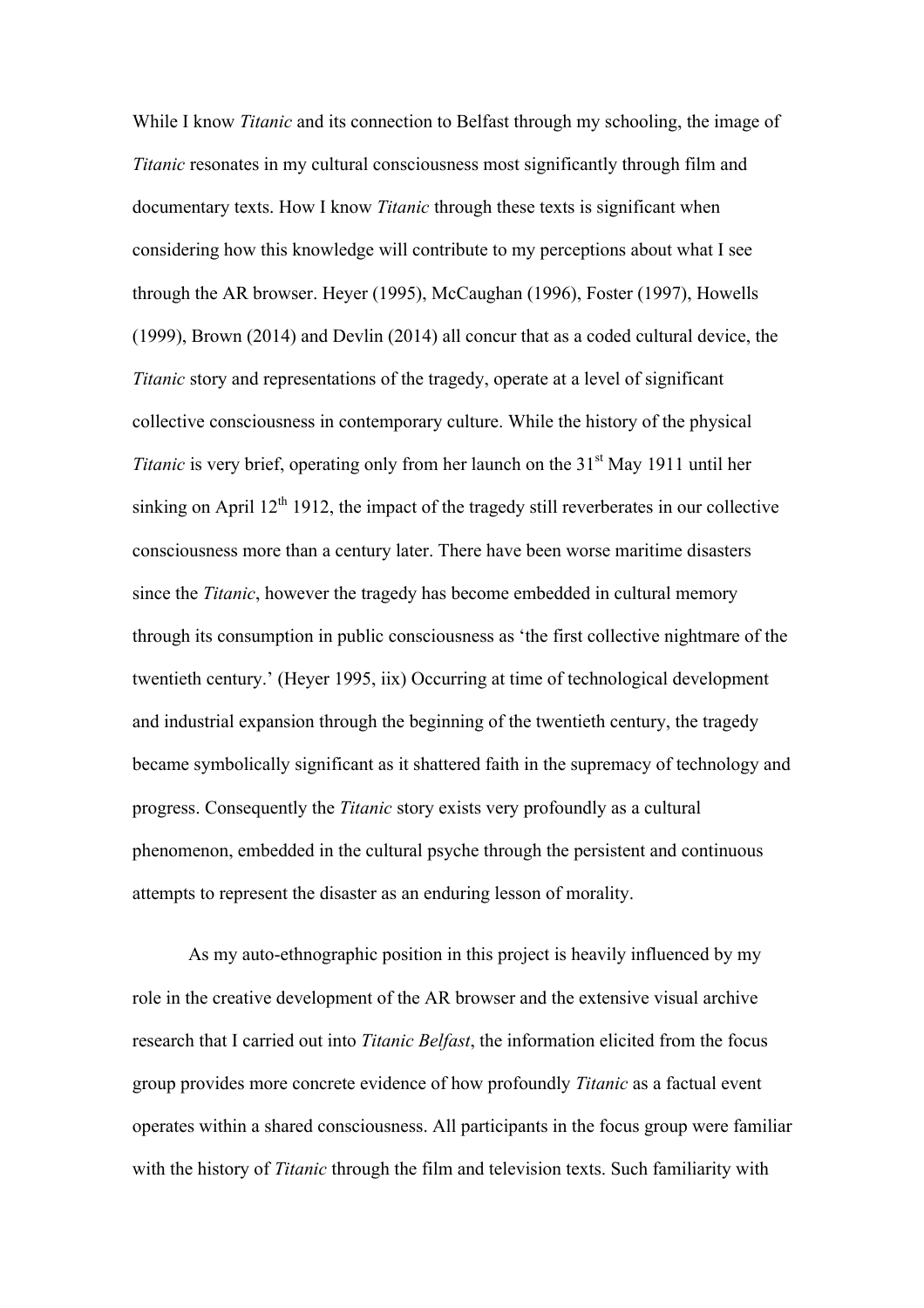*Titanic* raises concerns that the proliferation of the *Titanic* image culturally might act to erase the temporal dimensions and significance of the history, and therefore lessen the impact of the AR reading in the project's participants. Foster (1997), critiquing how the *Titanic* image resonates in contemporary culture today, indicates that the highly mediatized images of the sinking of *Titanic* and their circulation in popular cultures has seen the image of *Titanic* establish meanings that empty the narrative of any human element. The story of *Titanic* and its tragedy has become,

Represented so variously, that it [has] ceased to be a reality and is merely a set of images (trite or frantically fresh) to be exhibited, bought and sold, history evacuated of its human content for material gain or the prurience of lowintensity imagination. (Foster 1997, 13-14).

Evidence from the focus group did identify with a history of *Titanic* that has become less fixed in the imagination.

Any time that I have seen the *Titanic*, it has been through film or a really modern image…it is easy to forget how old it is because there is so much about it. FG3

However, while the film is the dominant referent on which *Titanic* is known, the story of *Titanic* also existed in the focus group as a significant socially coded cultural message. A number of the participants reported that stories of *Titanic* had been recounted to them through family members, specifically through reports of past generations who worked in the shipyard during its construction*.* Where *Titanic* as a subject was known through this social form of knowledge, a unique intimate bias is identified in those responding to *Titanic*.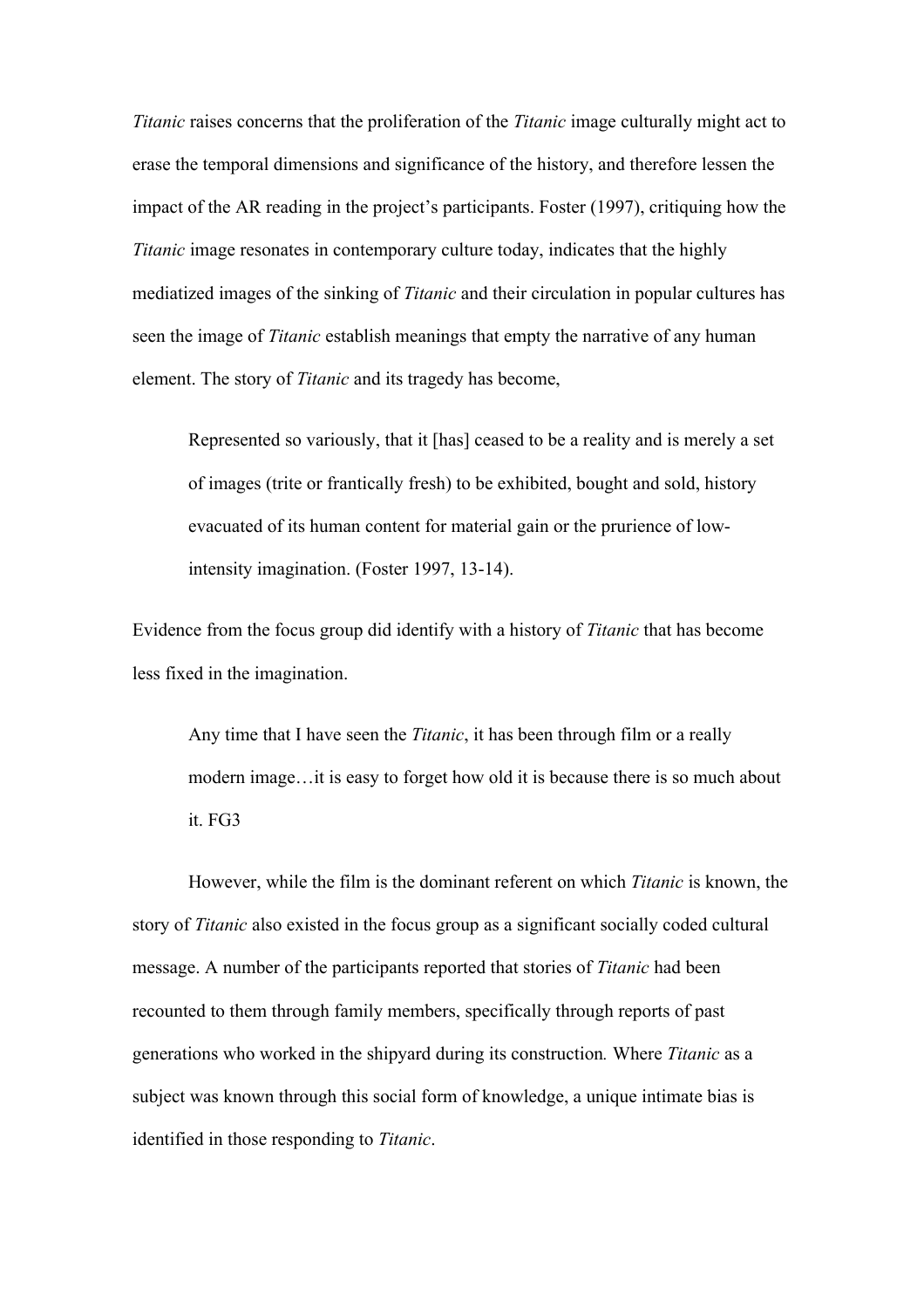That it did actually happen here and I had people in my family work on it, that was kind of cool. FG5

Responding to *Titanic* these participants positioned histories within a personal interpretive realm that allowed them to validate what is known through the perspective of their own personal histories. In these participants, the human element diminished by the ubiquitous representations of *Titanic* is not only reinstated but what is culturally known about *Titanic* gains a personal affectivity.

As the Belfast shipyard in which *Titanic* was built is spatially substantive in this project, what is known about *Titanic Belfast* will also inform the dialogue between the viewing subject and what is made visual by the technology. The AR experience insists on an embodied system in relation to place, and the place-making form leverages the potential of place to generate a set of values from which the participant in the landscape can derive significance and meaning (Tuan 1977; Buttimer and Seamon 1980; Entrikin 1991). Therefore, understanding how the urban landscape gains its meaning and interpretation through the historical nostalgia connected to *Titanic* is also necessary in the analysis of the subjective experience of what is seen through the AR browser.

To experience the birthplace of *Titanic* today is to view a profound transformation in materiality of the environment. The development of the shipyard site from which *Titanic* was constructed and launched is today part of a commercial strategy to symbolically connect the city of Belfast to the legacy of *Titanic.* Forming the largest property development projects ever undertaken in Northern Ireland, the historical catalyst in the redevelopment of the Belfast shipyard has seen the brand and iconography of *Titanic* drive the context of the architecture-driven regeneration that includes apartments, hotels, *Titanic*-themed restaurants, offices and retail space.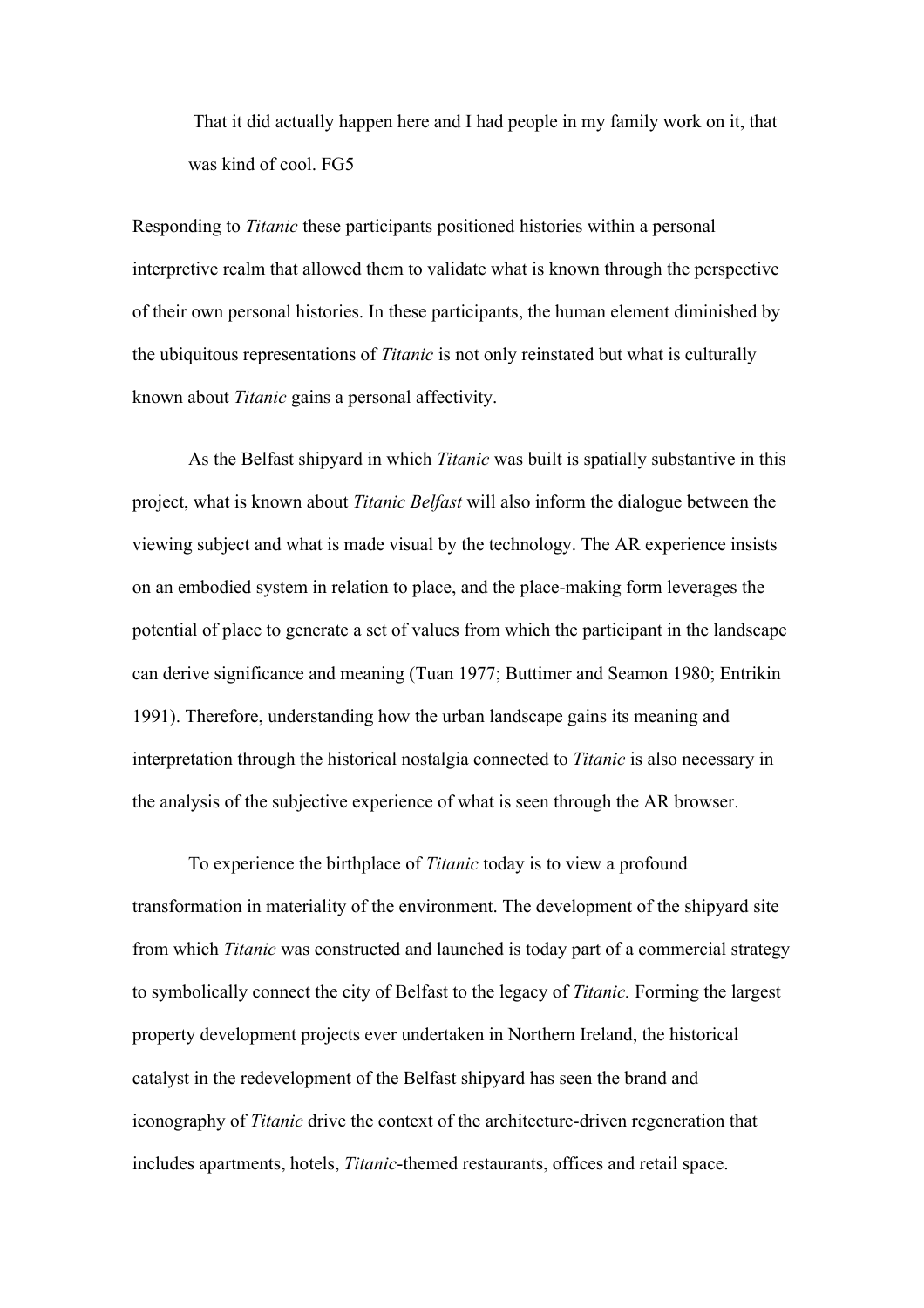However, this urban intervention has been criticized for promoting a re-use of space that is relational; the historical past becomes framed through interests in the present and thus the place of *Titanic Belfast* is not promoted as 'authentic, essential and fixed, but as constituted in meaning through relational contestation.' (Neill 2006, 99)

In the promotion of the site for profit, Neill theorizes that cultural distances have been created in the spatial imagination when experiencing the site, and thus the links to a cultural memory associated with *Titanic,* coarsened. The architectural strategy to alter the site of its historical events has both aesthetically (Coyles 2013) and symbolically (Neill 2006, 2011) diminished the ability of the site to operate as the representational legacy of *Titanic*. The forces of commerce and prosperity that have initiated and formed the spatial experience of the site, elicits in the visitor a spatial imagination in which the *Titanic* heritage has been supplanted by an ambition of economic prosperity. This operates with such a force that Neill (2011, 81) concludes, it 'excludes other voices from alternative readings of the ship's meaning.'

These concerns about how the urban landscape at the *Titanic* site is working to frame a set of values that disconnect the visitor to the historical memory of *Titanic*, are sustained within this research. Regardless of the site's recent visual rehabilitation there is much visible evidence that the site still operates as a commercial shipyard, albeit on a much reduced scale of that at the turn of the last century. Consequently, as a working harbor there are still parts of the site that are only accessible to those who work in the shipyard and the freight transiting through the harbor. The scale of redevelopment diminishes the further one travels from the main traffic junction leading into the *Titanic Quarter.* Once past the Titanic Signature Building and the newly built Belfast Metropolitan Institute of Further Education, the gloss of 21st century urban redevelopment becomes less conspicuous. More apparent is the barren scrubland that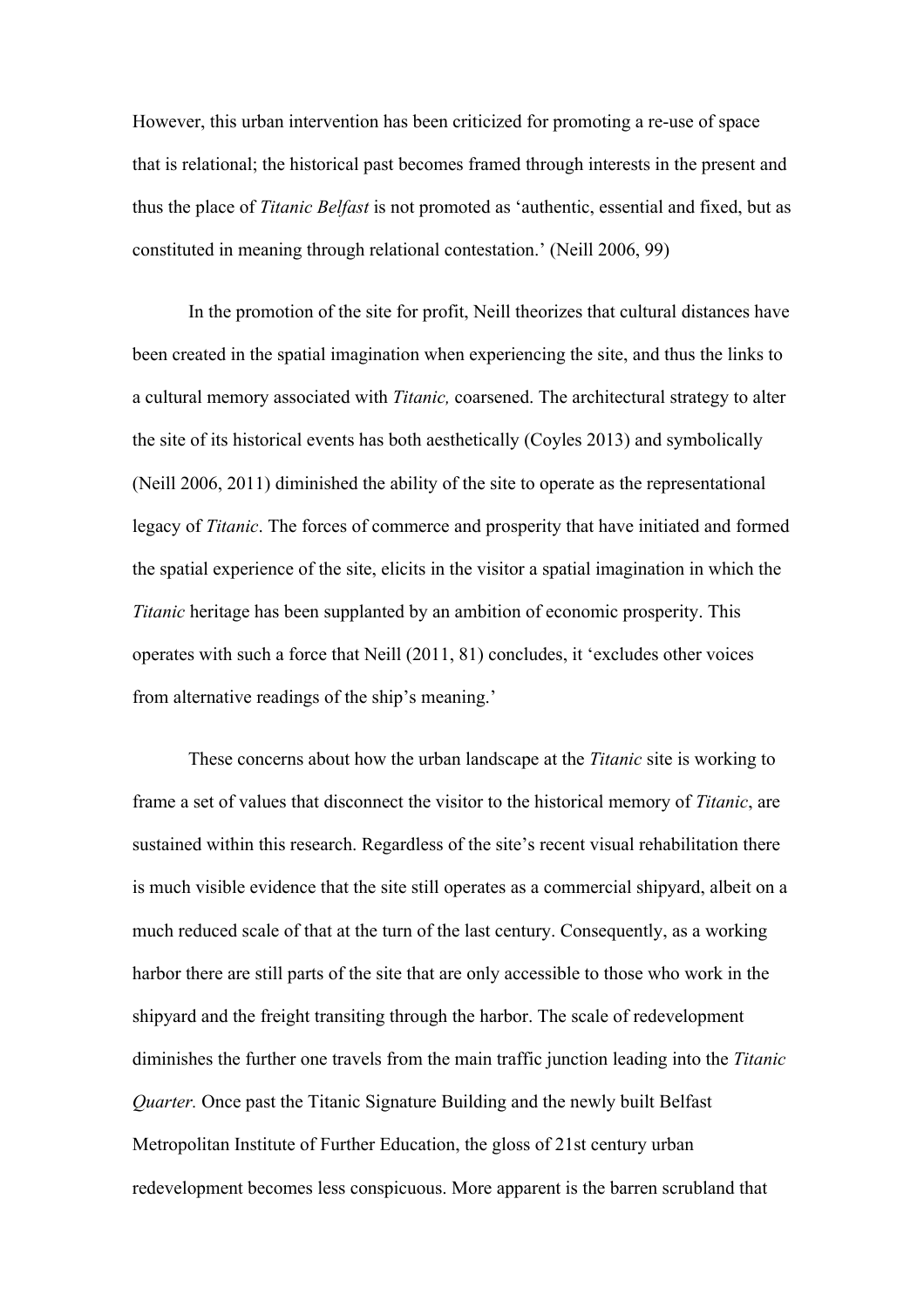forms large open spaces between Victorian red brick buildings, some of which have obvious signs of use while others are clearly in decay. The only distinguished architectural feature along the mile long journey between the Titanic Signature Building and the entrance to the Graving Dock in which *Titanic* was built is the Paint Hall, a giant warehouse-type building where components of the *Titanic* were once painted, and that today operates as film studio. This building perhaps forms one of the more interesting approaches to the re-use of historic spaces in the city, with the Paint Hall today synonymous with the emergence of a potentially lucrative creative media industry in Northern Ireland. This fledging industry is seen to rub shoulders with Hollywood giants as the film studio has been involved in the production of blockbuster films including *City of Ember* (2008) and the current American HBO series *Games of Thrones*.

Consequently, being in this site, constructs in my spatial imagination both a barren industrial wasteland and post-industrial urban site of living and working; not quite a post-industrial landscape made significant through its historical provenance, nor a historical industrial landscape reinvigorated by modern-day enterprise. Within the focus group participants, it is only when they approached the vacant graving dock in which *Titanic* was constructed, that the spatio-temporal tensions created by the urban landscape dissipate and enable the history of *Titanic* to operate through the poetics of lived space,

I didn't find the space interesting until you actually walked to the edge [of the dock] and looked down, and saw just how far down [the bottom of the dock] actually is. FG5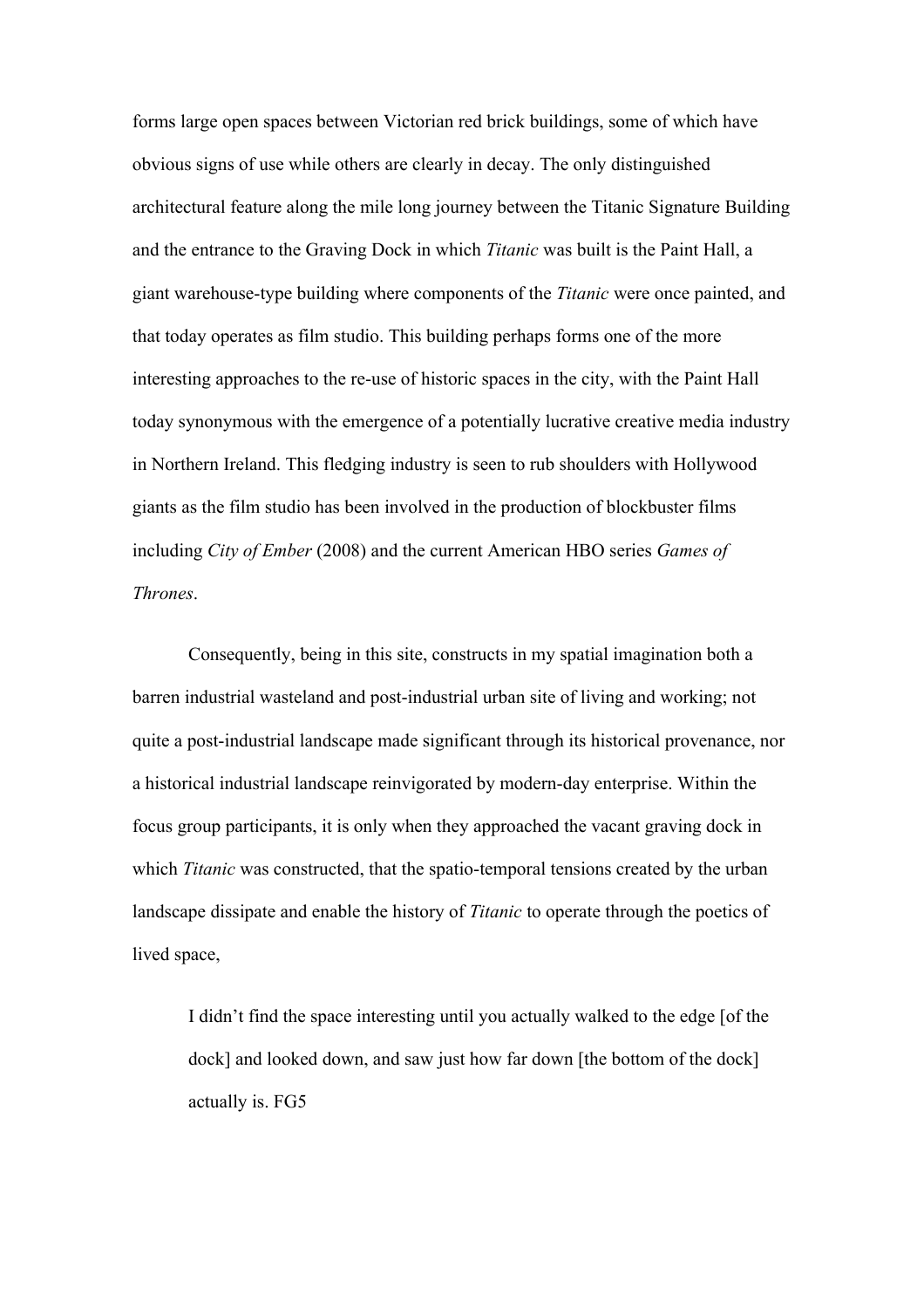The materiality of the graving dock prompts the participants to consider features such as enclosure and volume, encouraging an engaged and active dialogue with the location,

You always hear that the *Titanic* was massive, but until you actually see something like that…then you realise, oh, it *was* quite big! FG2

The form of the graving dock enables the participants to construct a spatial image that considers the size and scale of the ship, and thus remember what was once there.

It was really cool to see the actual size of what it had been. FG5

The participants articulate a connection to *Titanic* through what is essentially the material footprint of her form: this is how the landscape becomes as spatially substantive in their consciousness, and frames the connection between *Titanic* and her place.

#### **Seeing** *Titanic* **in** *Titanic Belfast, an auto-ethnographic study*

To see the photographic image of *Titanic* layered over the real place from which the photograph was captured, requires the viewer to position the browser window at a specific point of view (POV) at Thompson Graving Dock.

[**Figure 1.** Composite image constructed using *Thompson Graving Dock (with Titanic on the horizon).*  Photographer A.R. Hogg, Northern Ireland Picture Library, ref. H10-46-86.]

Orientating my position with the POV of the moment-of-image-capture of the historical photographic archive, the direction of the view in the first of these augmented compositions described, is seaward towards the open lough. Within the real scene, modern day shipbuilding signs are clearly visible on either side of the lough. Reading the AR image on the screen, the double image of the Thompson Graving Dock instantly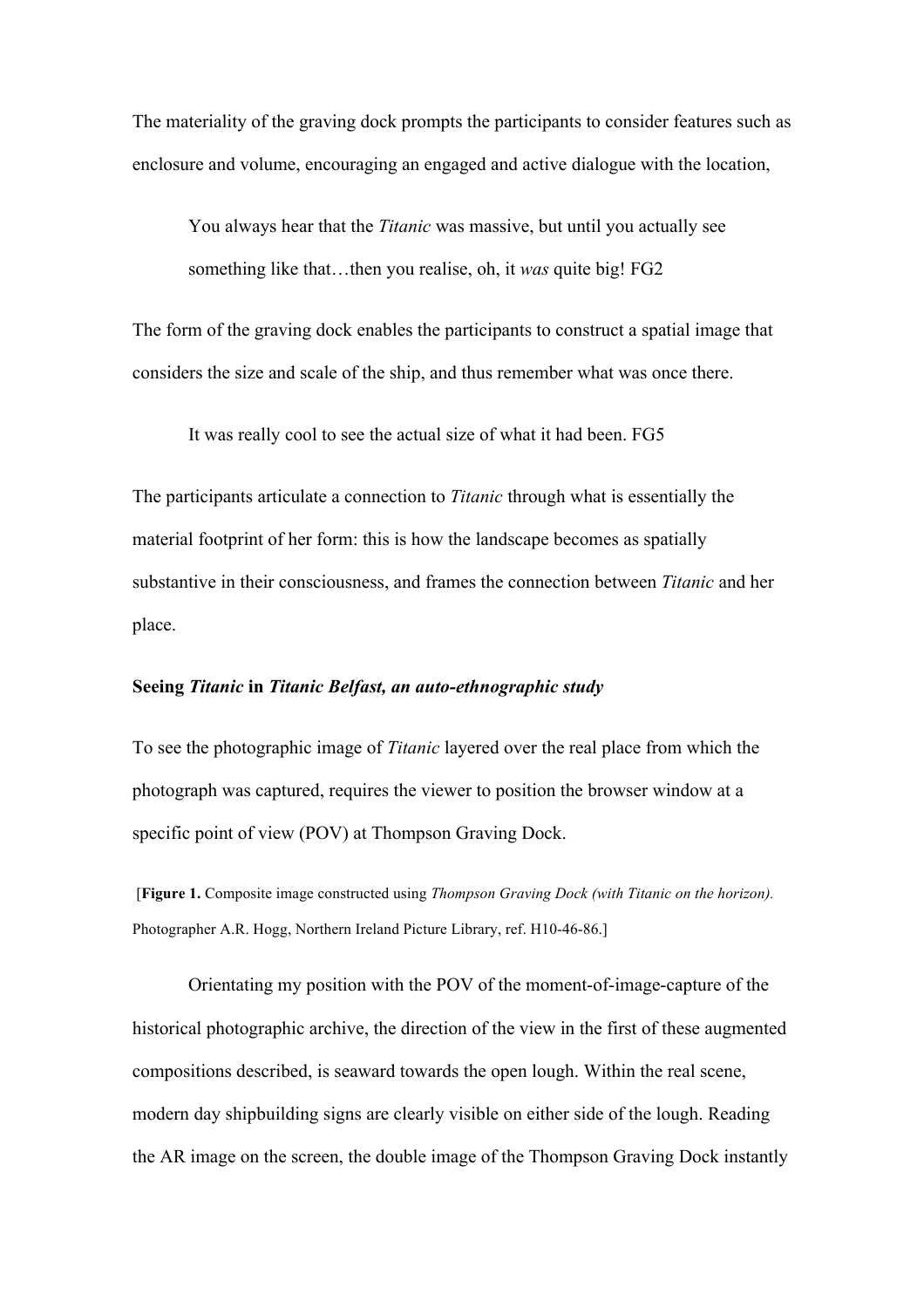foregrounds and concentrates my focus on the scale and expanse of the vacant graving dock. To create the digital/physical image composite, its geometric form is instinctively used as the establishing visual marker to align the two-dimensional image with the three-dimensional scene. The architectural form and the strong perspective lines in the image object, further emphasize the scale and physical form of the dock as I use these visual references to assist in the alignment of the juxtaposed real and virtual elements. Attention is therefore almost exclusive to the shape and form of Thompson Graving Dock.

Although diminished in scale, it is the form of *Titanic* on the horizon that subsequently becomes visually arresting, and moves my activity away from establishing spatial similarities between the virtual and the real, to connecting to the scene through temporal methods. While the vacant dock connects the different temporal views compositionally, reading *Titanic* is more symbolic. *Titanic* is a foregrounding of the provenance of the image. This is where my gaze lingers and reflects on what was once there. Connecting with the symbolism of this image-object, *Titanic* transcends its diminished scale and appears to *loom* on the horizon. Its symbolism exceeds the pictorial framing, and in investing in the augmented view as an image that collapses temporal distinctions between past and present, there is a strong emotional connection to what was once there. Privileging a material connection between the locative space and *Titanic* the image validates that *Titanic* was here. Validating the authenticity of the photographic evidence, this is a temporal based reflection: the image connects my consciousness and spatial imagination to knowing *Titanic* was once here, where I am now.

Providing a basis for what is seen, the photographic archive in the AR image forms the representational rhetoric that connects the present to the past. And interpreting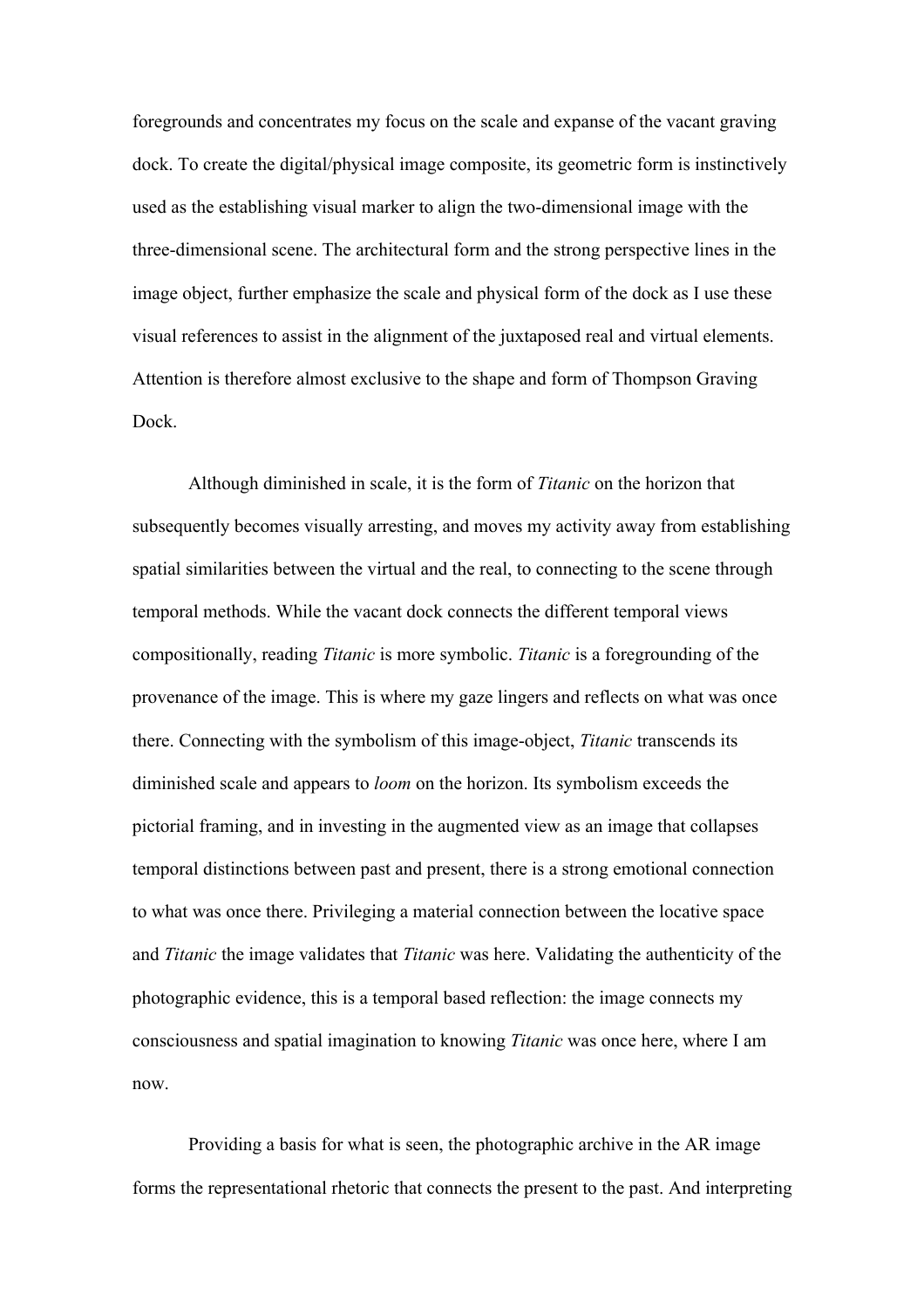what is seen, reveals how the AR image is clearly operating to intervene in the cultural distance that has been created in the spatial imagination when experiencing this site. The focus group identified with this sense of reaffirmation and validation of the past as connected to a system of visual signs and symbols exchanged between the photograph and the place, and their presence in the location,

Actually seeing pictures while you were there, in the place that it was made, made you think it was actually made here…I never thought of it like that before. FG5

The archive photograph is operating in this project through very deliberate strategies; to order and demarcate both internal and external temporal dimensions. Communicating an internal temporal characteristic, the photograph in the AR visual system creates a consciousness by which the viewer understands it as having the ability to stand in for an absent subject or moment of the past; how it communicates an awareness of the object's having-been –there-ness (Barthes [1964] 1981). Creating a visual temporal element of what is signified to endure the photograph imbues a quality of looking that is durational. Unlike film that does not stop to reveal the object, the photograph has an external temporal dimension that is able to stop the look and focus the gaze, allowing the gaze to linger and consider what was once there,

I stood there and looked at it and took it all in. FG4

[**Figure 2**. Composite image constructed using *Thompson Graving Dock (view of filled dock, showing R.M.S. Olympic arriving for repairs).* Photographer A.R. Hogg, Northern Ireland Picture Library ref H10- 46-92.]

In the same way the form of *Titanic* is arresting in the previous augmented construction, it is the appearance of *Titanic'*s sister ship, *Olympic,* entering Thompson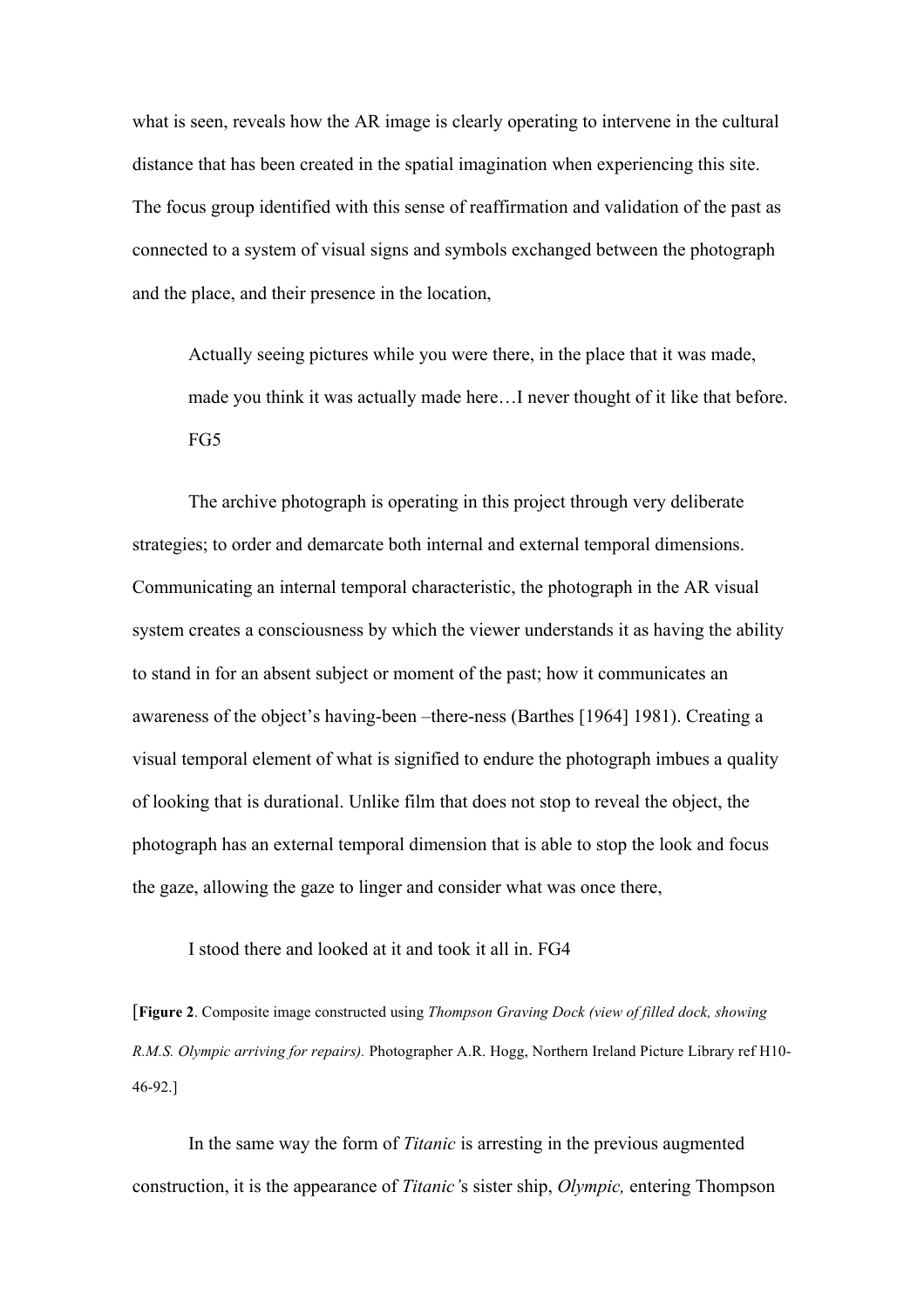Graving Dock that demands attention in the second of these constructed augmented images. The view is again towards the open lough and using similar strategies in the creation of a successful alignment between the real and the virtual elements of the composite image, the architectural form of the dock becomes materially symbolic in creating a visual fidelity between the two points of view.

The quality of the photographic archive in this instance is the poorest. Clearly observed across the surface of the document are smudges and stains of development fluid and inconsistencies in the development process. Furthermore, there are visible scratches indicating significant damage to the original negative. It was therefore anticipated that in responding to this AR image, these visual flaws would impede or reduce the quality of the viewing experience. However, this composite image is considered as one of the more visually successful and perceptually powerful of all of the AR images constructed.

Analysing these affects, there are a number of specific visual outcomes that contribute to the overall visual tension between the temporal and spatial aspects of the two components of the image composite, that serve to heighten and enhance spatial and temporal flows between the two layers of the image. The first of these significant affects relates to the object elements in the virtual image that appear to extend *into* the physical scene. The ropes from the ship's hull observed in the right hand side of the image appear to seek out an anchor in the single layer of real space on the far right hand side of the browser window. The vessel is appearing to quite literally, tie itself to the present day. Furthermore, the body of water observed in the historical document, appears to seeps into and fill the (real) empty dock and *alter* the materiality of the real space.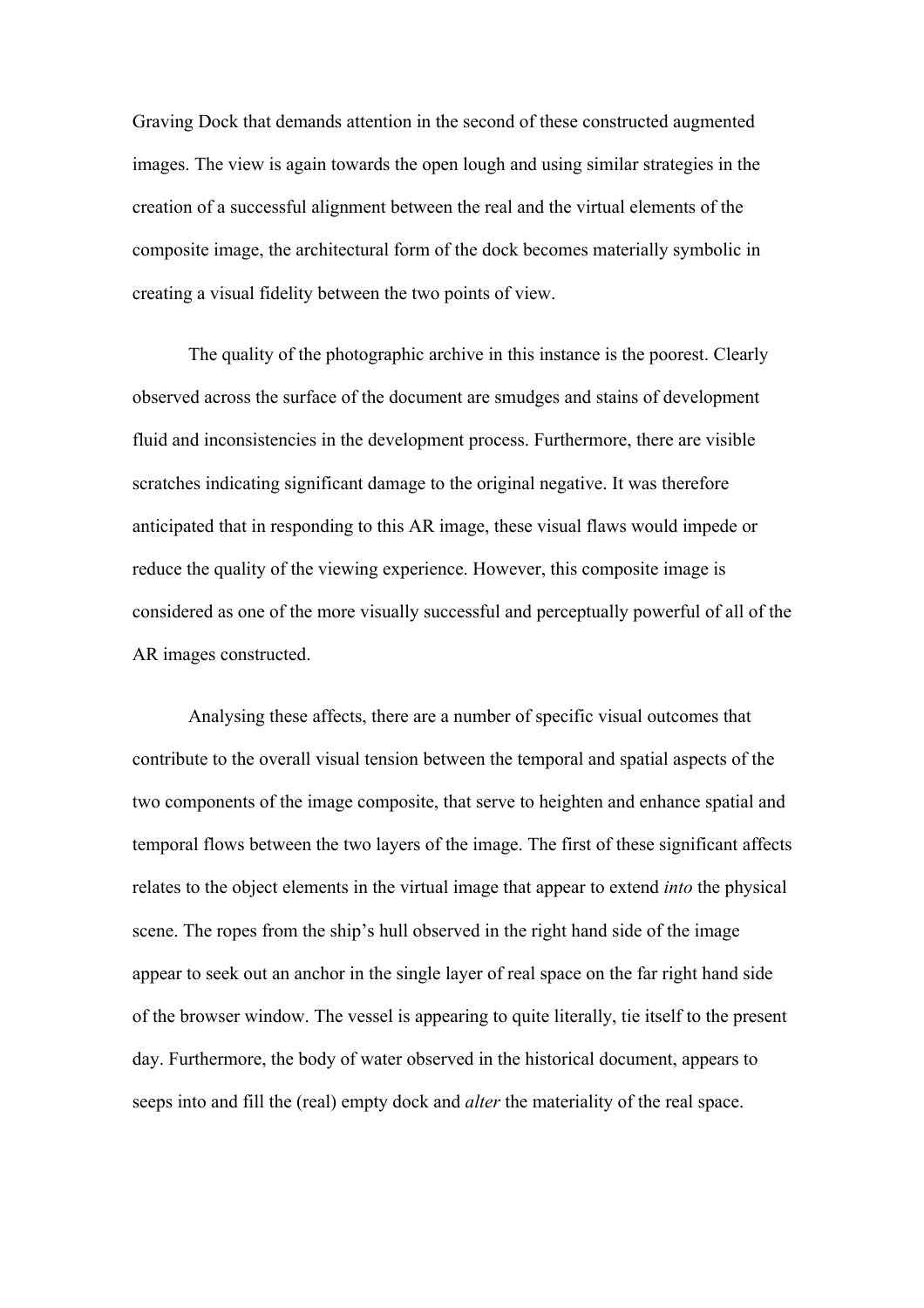In a similar vein, but through the inverse of this strategy, there are visual markers in the present day that burn through and fix themselves within the historical document. Although it may be purely a consequence of the specific sky scape that was present during the time in which this augmented image was first experienced, the upper half of the archive photograph has an evenness and emptiness to the sky, enabling the present day sky conditions to burn through and illuminate the historical sky scape. Reading this, the ship appears to move its temporal conditions from the past to the present. What is read as an authentic sign from the past, gains its significance and value by understanding how this sign functions in the present. The visual perception is thus connected to observing history in the present (as opposed to stepping through a window in time to observe past histories); *the Olympic was once in this dock, and could be seen from here.* This frame of reference both connects and displaces the viewing experience with the authorship of the original image. While the tactics of appropriation (Nelson 1996) are clearly working to create system of exchange through the mechanics of sight,

Someone who took these photos was standing in the same place that I was, that was kind of cool. That one person stood a hundred years ago and took that photo. I really liked that idea. FG3

they also serve to highlight the active role of the observer,

Rather than taking one person's view of reality in their time, it is taking my view of reality in my time. FG3

To understand how the visual system acts to communicate spatial and temporal elements, the *here*/*now* and *here*/*then,* the reflections from the participants on how they orientated themselves within the visual system, offers some unique insights. The participants did not provide any evidence that they experienced any sense of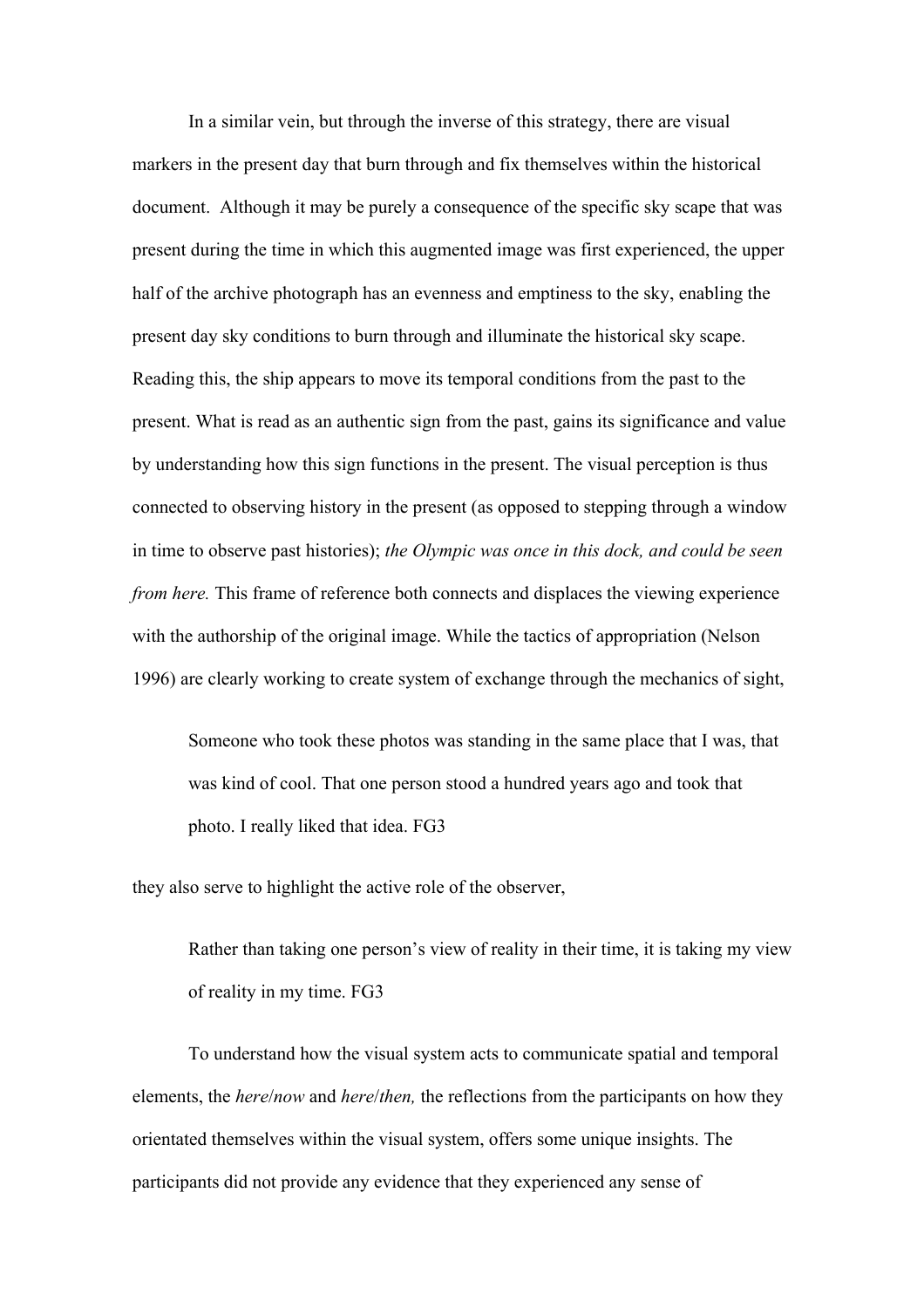embodiment that was connected an alternate spatio-temporal dimension. Their comments reveal practices of remembering leveraged by the alternate renderings of space in time that are predominately fixed in reference to the immediate physical space and linear time.

This is actually putting us in the space that maybe our ancestors, maybe…were there. These pictures say that. FG7

[The AR browser] put more history in the space. FG2

The participants are connecting to the history of the space, but the history is viewed from a sense of embodiment in the present as opposed to the past, and the search for understanding the past is formed in the present.

I looked to see what was different. I looked to see whether that was still there or this was still there… FG3

**[Figure 3.** Composite image constructed using *Harland & Wolff (Titanic under construction).*  Photographer A.R Hogg, Northern Ireland Picture Library, ref. H10-46-132.]

The composite image of the launched *Titanic* (Figure 3) is a little more problematic in establishing spatial and temporal connections. Reading the AR image evokes more of a static and almost dislocated sense of presence when compared to the meanings established in the previous composite images. Without any historical architectural framing captured in the archive photograph to connect the provenance of the photograph to the symbolism of the location, there is nothing to visually connect the vessel to the space in which it is now appearing. The AR image provides a reading of ship at sea, albeit the *Titanic*. Viewing the vessel against open planes of water rather than concrete visual markers also makes it difficult to appreciate the scale of the vessel.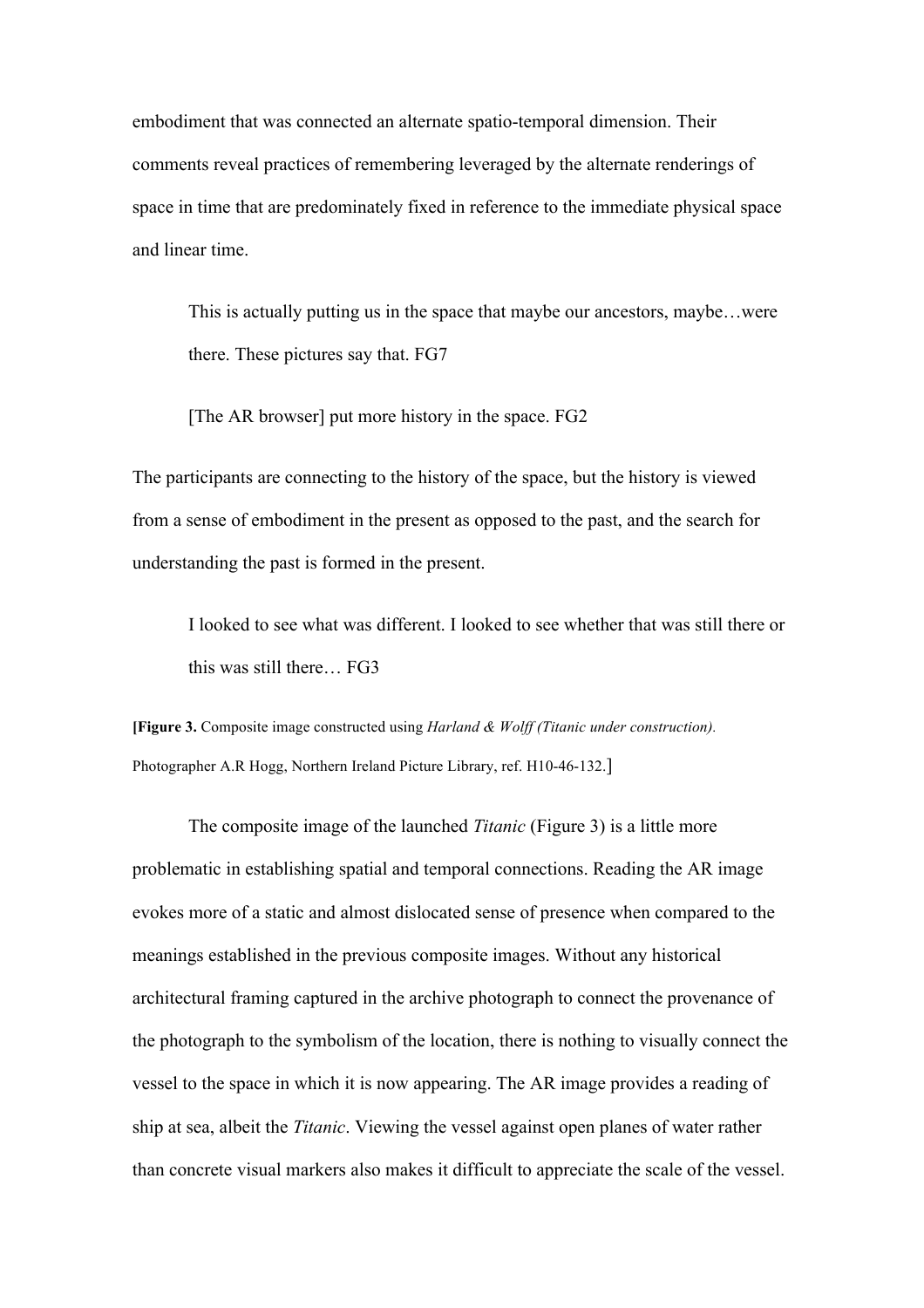Spatially and temporally dislocated, I am reading an image of the vessel that is essentially *lost at sea*.

However, in moving beyond these tensions, this is perhaps the one image where varying the transparency of the virtual element of the composite image, significantly alters the reading of the image.

**[Figure 4**. Screen image of *Titanic Under Construction* during beta testing (with transparency applied)] During the beta testing of the AR browser, a (real) vessel was harboured in the lough, occupying part of the same locative space that the *Titanic* image object occupied in the archive photograph. Therefore, when moving the transparency slider downwards to increase the transparency of the photograph, the composite image adjusted to reveal the image of *Titanic* merged with the real vessel. My perception of this merged imageobject, is that the two dimensional form of *Titanic* has taken on the three dimensional shape of the real vessel moored in the dock. In strategies akin to the *Advancing Olympic* composite image previously discussed, the real ship becomes a visual marker on which the *Titanic* is able to establish itself and and become known in the present.

The AR browser is therefore bringing a new frame of reference for practices of vision connected to the photographic archive, where the framing and composition through its juxtaposition with a material referent in the actual environment, creates a gap between authenticity and validation. The framing and composition through point of view techniques that act to focus the gaze, has a conscious hold over the subjective interpretation of what is read as authentic. This embodied engagement with the technology provides validation of the authenticity of the photographic document. Responding to the photographic image aligned with the material referential markers, I am cognizant of how validation of what is revealed in the photograph is dependent on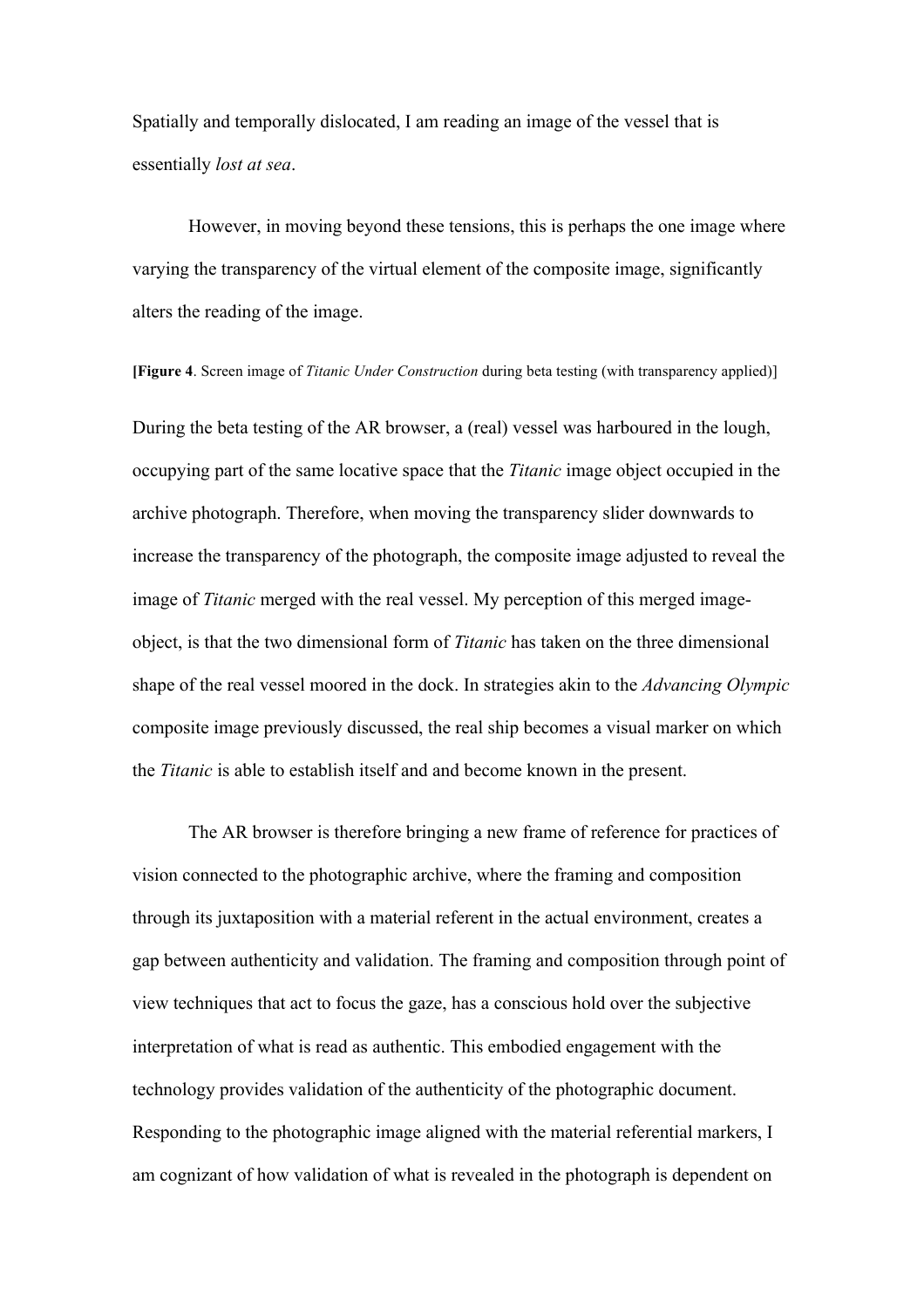identifying the material visual signs in the actual landscape. Thus the logistics of sight, vision, becomes the medium of the experience. The form of the archive image operates through an aesthetic optical perception and a sense of immersion is consciously felt. Knowing through seeing creates an intimacy in what is known; there is a sense that I know more of it because of what I can see. This sense of immersion created by the technology places a physicality, both in terms of the place and my place in it, and on the meaning of the history that is being told through the visual system of transference between past and present. This visual system creates a distinct model of the world, one that requires an embodied presence, and the history that is revealed is made relevant to me on a personal level through my physical position in relation to it.

### **What becomes known through AR**

Ultimately, how *Titanic Belfast* becomes known through this new visual narrative logic is dependent on how the technology empowers users to consider their position, both physically and cognitively, in relation to this history. Providing an image that encourages an affective level of identification with the history, facilitates an experience of the history of place through the witness role, enabling users to bring their own identity, motivation and interests to the interpretation.

The wider *Titanic* site clearly operates as an ideologically conflicted place. However, the specific geographical location of the image readings within the immediate locus of the Thompson Graving Dock is revealed in this study, without the intervention of the technology, to operate so as to connect (albeit at a limited level) to a placemaking experience that is *Titanic.* The enclosure of the Thompson Graving Dock and the Victorian red brick architecture in the adjacent buildings, engages a spatial imagination that seeks to remember *Titanic*. These memories however, whilst allowing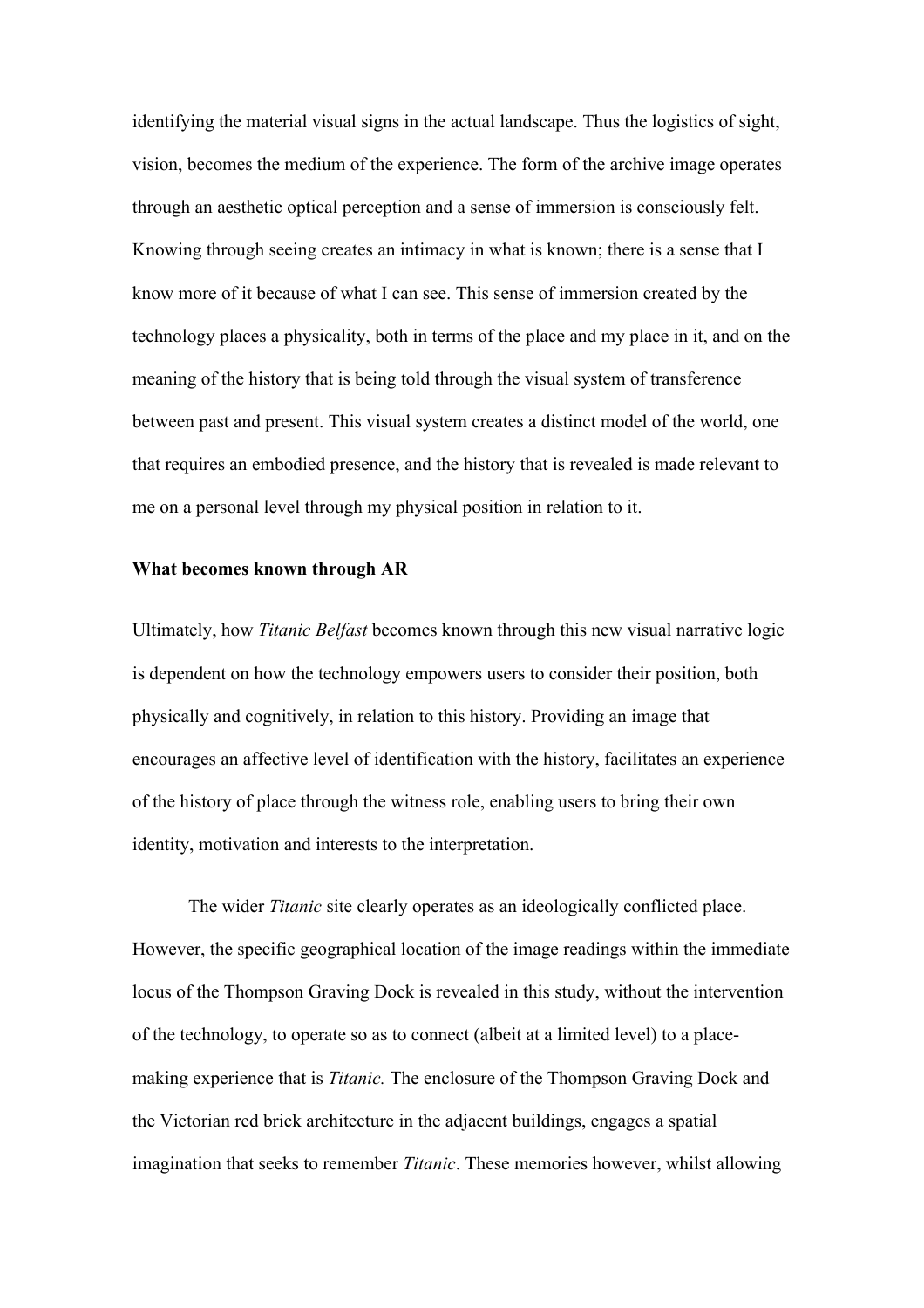the site to gain its historical significance through the materiality of what is visibly encountered, do not foreground or illuminate relationships between the past and the present, or provide a practice of place that operates within the poetics of lived space.

Only once the user is engaged in a practice of seeing where the materiality of the urban space operates to validate what the photograph of *Titanic* already authenticates, is the user able to contemplate a phenomenological experience with the actual landscape. In understanding how the technology operates to uniquely structure the experience of the place, this is primarily defined by the immediacy of experience. The screen technology working in tandem with the view of the landscape enables an experience that 'provides instant comparison.' (FG4) While this response identifies how the image construction is understood to operate in real time, and is established in the here and now, it also reveals an experience of content that is medium specific. Asked to consider the advantages of the augmented image over that of a material photograph (for example a photograph on an interpretive panel), the focus group was in unanimous agreement that,

It wouldn't feel real. You would be looking at [the photograph] but then you look up and [*Titanic*] is not there. FG7

The immediacy of the technology thus provides an ontology of vision that operates to construct a sense of the world that is prioritised as real, rather than one that has to be imagined and therefore considered imaginary. In a visual system of transference between past and present therefore, the conscious experience is of a reality that does not sit outside the imagination, but is congruous with my situated-ness. *I know more of it because I can see it*. Thus while the visual system of signification creates in the viewer a sense of history that is more keenly felt, how this affective experience relates to a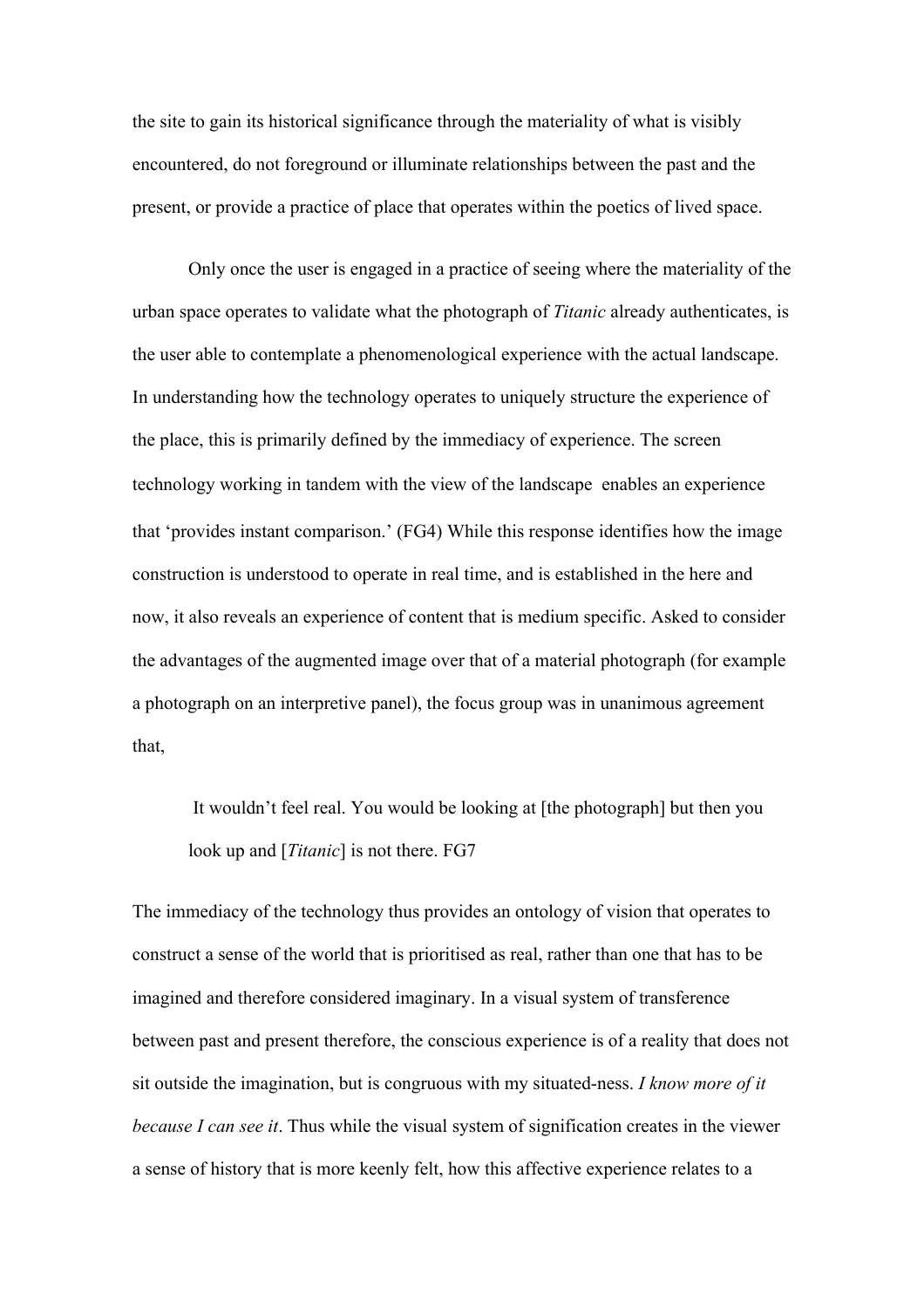place-making experience (what becomes known of *Titanic Belfast*) is through the lens of the present.

While the AR image creates a new frame of reference on which photographic evidence is known through establishing spatial and material similarities, place becomes understood through the search for visual differences. The viewer of the augmented image does not observe the scene before Hogg's lens, what is observed instead is the continuity between what he saw then, and what is present in the location today. Understanding the photograph in the augmented image as subject to the tactics of appropriation, the photograph when conjoined with the modern day view displaces the vision of Hogg. In relation to practices of vision, we are not merely looking at the subject photographed by Hogg; we are looking *after* Hogg. In this aspect the immediacy of the technology again becomes significant, operating to stimulate the existing landscape through providing a new point of view in which to consider the landscape, a point of view that enables the user to consider a history of place by acknowledging their embodied<sup>ii</sup> position in relation to this history.

#### **Conclusions**

 $\overline{a}$ 

Primarily, the subjective experience of AR reveals a cognitive and conscious shift from authenticity to validation in what is seen and known, whereby new meanings are formed through the establishment of a dialectic between seeing and knowing. Subsequently an intimacy is created by this dialectic, as the viewer is provided with the opportunity to

<sup>&</sup>lt;sup>ii</sup> The language of embodiment and and how it operates to reframe consciousness in relation to visual arts practice is discussed in Jackson, Helen. 2016. 'Embodiment, Meaning, and the Augmented Reality Image' In Image Embodiment: New Perspectives of the Sensory Turn, edited by Lars C. Grabbe, Patrick Rupert-Kruse, and Norbert M. Schmitz. 211-236 Darmstadt: Büchner-Verlag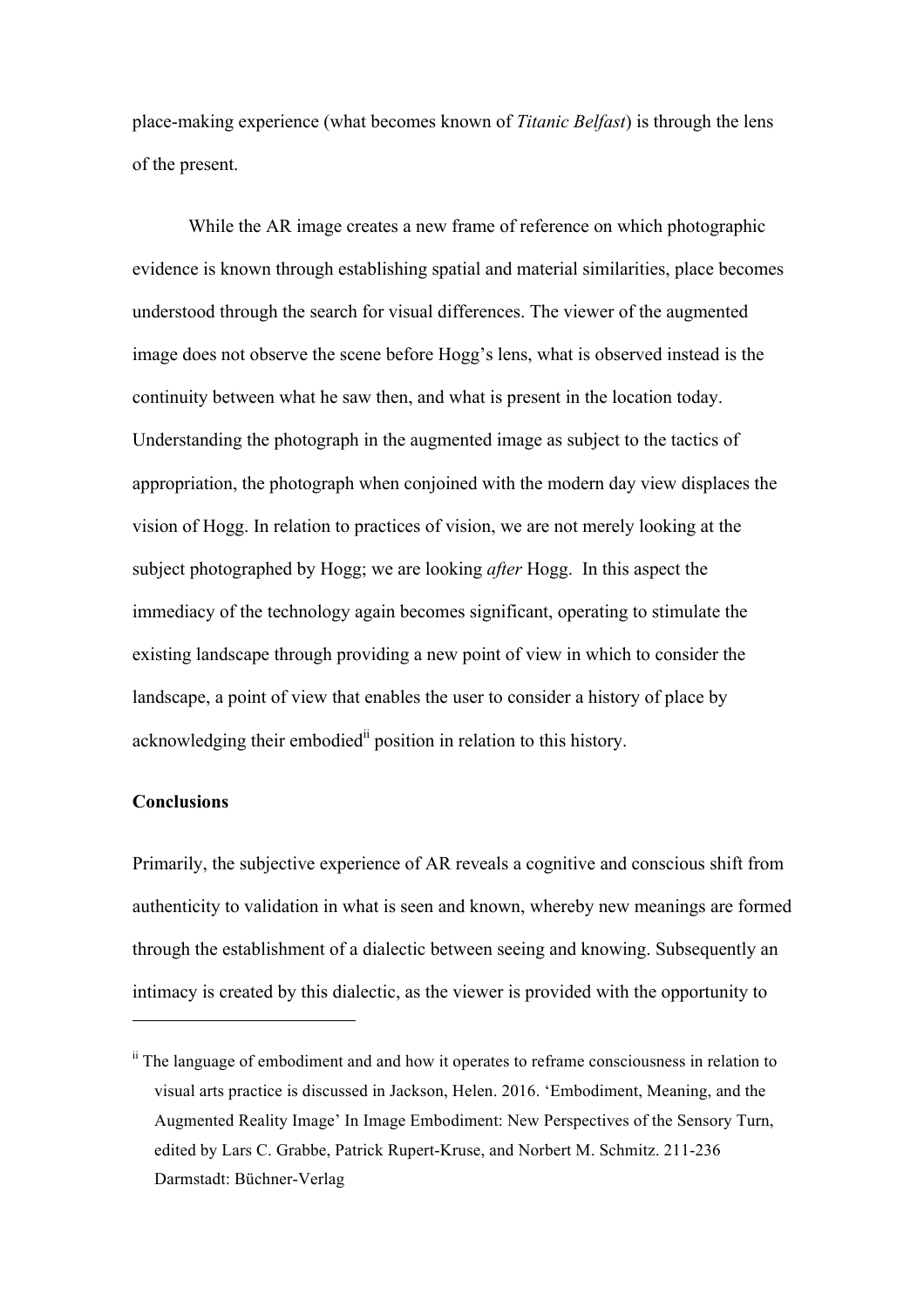interpret the image through his or her values and experiences. While these new readings prioritise a referential historical stability that operates to form a model of cultural preservation that gains its aura through the embodied position of the viewer as witness (*the Olympic was once in this dock, and could be seen from here*), there are a number of other more nuanced readings that contribute to and progress the understanding of the subjective experience of this novel form of technology.

This includes image readings that reveal how the establishment of the dialectic between seeing and knowing provide the opportunity for the viewer to engage in a mode of reflexivity that validates not only what was known historically about *Titanic*, but the personal connection to these histories. Engaging in a mode of interpretation that connects what was seen to a personal history, the AR image not only encourages the participant to construct an empathetic narrative in which the participant feels an intimate connection to place and the history connected to the place, but also their connection to the history. Engaging in the mechanics of seeing provides an embodied sense of witness to the history, that creates a system of signification that allows the viewer to feel affectively positioned closer to the history being communicated. This affective experience enables the user to deploy a mode of interpretation through positioning themselves within this frame of the historical referent. This form of perception does not deploy a sense of spatio-temporal imagination connected to dislocated sense of presence, rather in feeling a sense of history more intimately, the user is able to place their own personal history within this historical referent.

In certain situations, this sense of intimacy *may* have the potential to engage the viewer in powerful fantasies of rationale transcendence; creating an image of the imageobject that perceptually breaks from the framing and duration provided by the point of view. In providing an image of partial knowledge, the malleability of the archive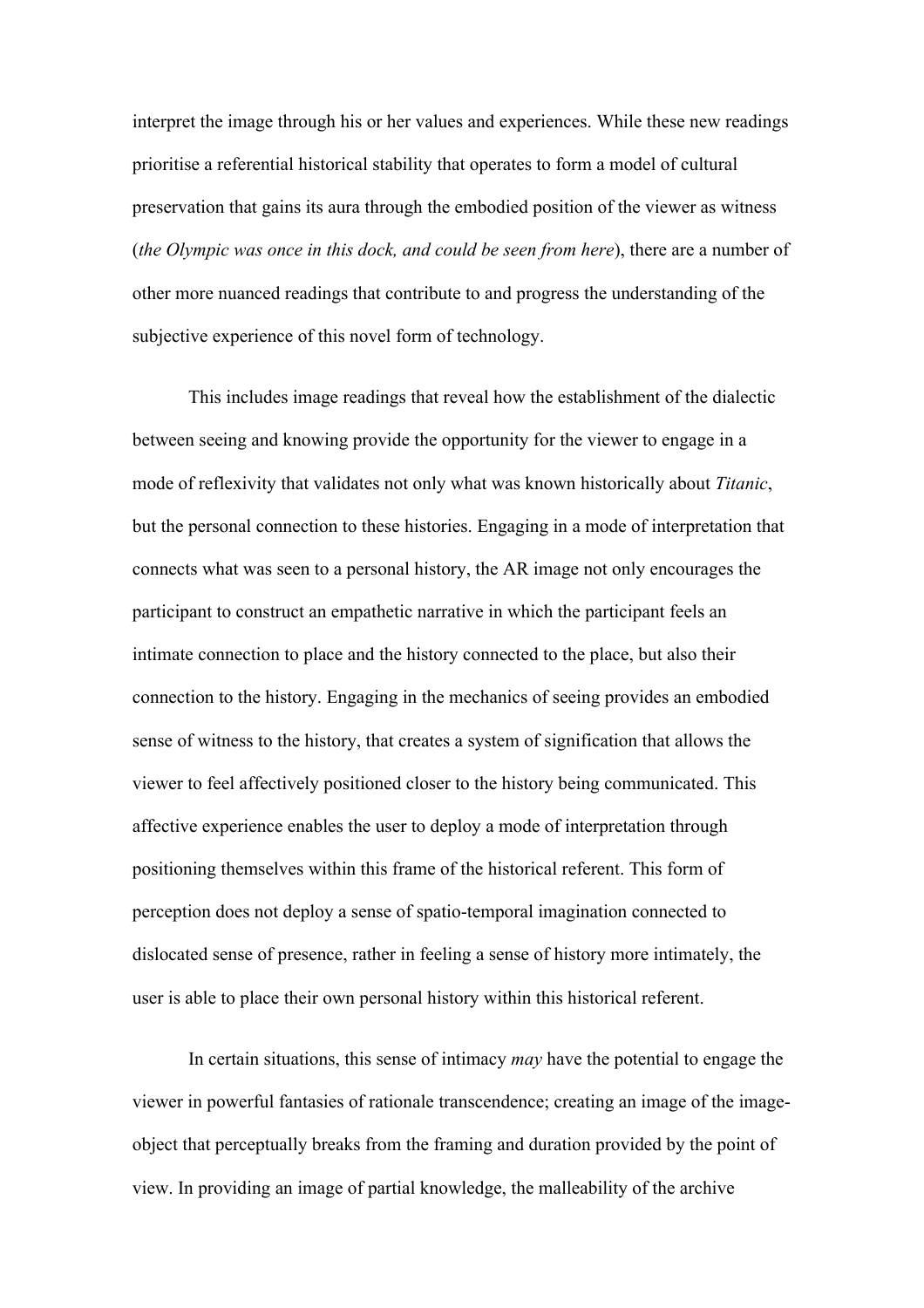document may enable the viewer to engage in a reflexive form of the practice of documentary that extends the dialogue beyond that of pictorial framing. One of the participants in the research study constructed such an image reading of *Titanic* sailing out of Belfast Lough,

I pictured it on the sea ready to go... I could see it, and see it going, and I knew it would never come back. FG6

However, this did not form any part of the perceptual experience of any other project participant. Consequently, further research into this aspect of rational transcendence into highly imaginative and subjective possibilities relating to AR images is needed to more coherently inform such a thread of discourse.

In all these instances, the image readings constructed reveal that in providing a reflexive image whereby the image content gains validation through how it connects to the landscape both spatially and temporally, the *Titanic* image is able to gain autonomous meanings. This is particularly significant within the context of *Titanic* as the *Titanic* image is very much invested in the fate of the vessel. Yet the image readings in this research provide evidence that the ontology of vision constructed by the form of the image archive, prioritises the construction of new meanings that act to displace this characteristic image reading. And connecting the image readings to a language of vision that locates the viewer within the viewing situation, these new image meanings impose a new narrative logic in the spatial practice of place.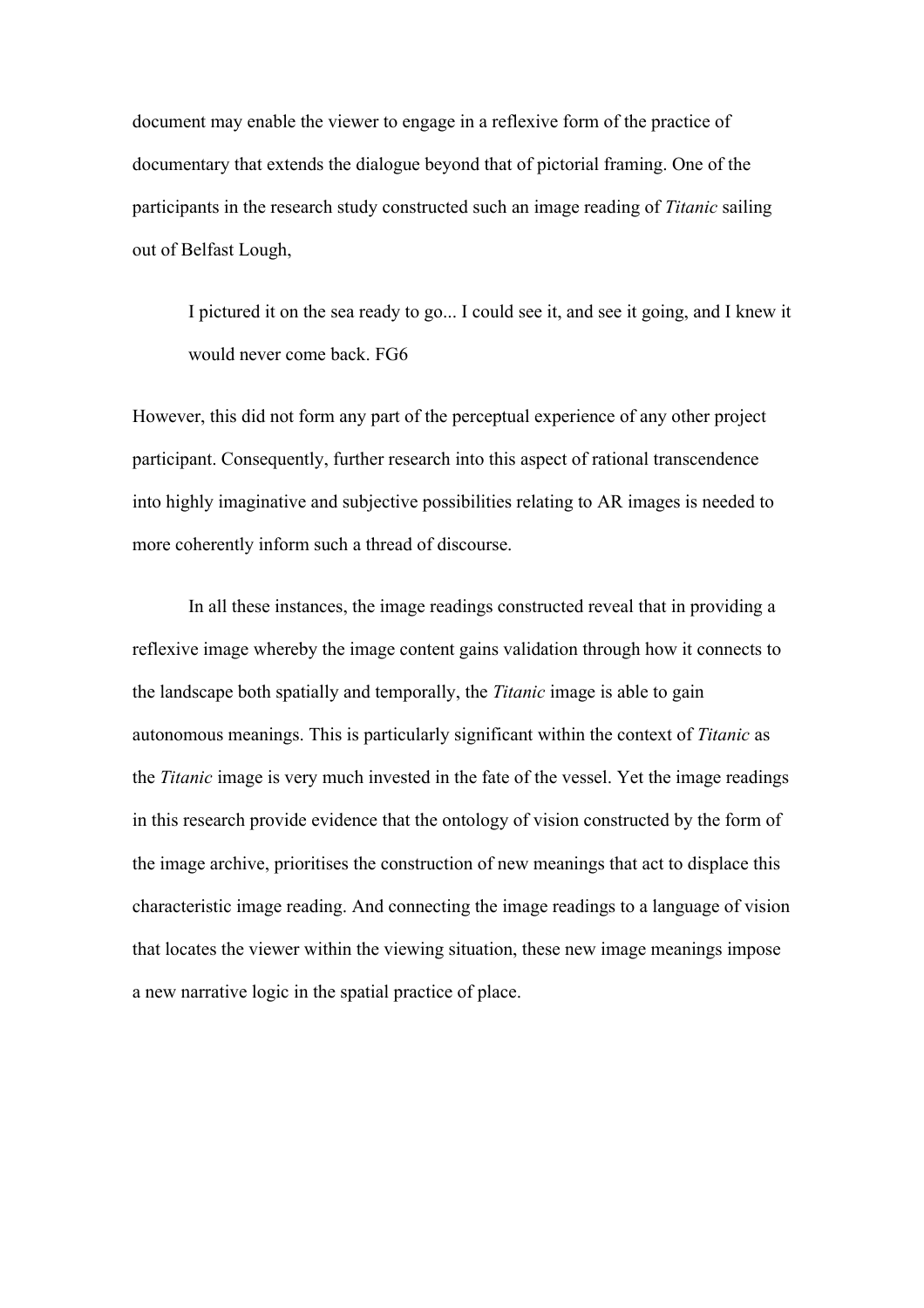#### **References**

Barthes, R., (1964) 1981. "Rhetoric of the Image." In *Classic Essays on Photography,*  edited by Alan Trachtenberg, 269-285. New Haven: Leete's Island Books.

Brown, Stephen. 2014. "She Was Fine When She Left Here: Polysemy, Patriarchy, and Personification in Brand Titanic's Birthplace." *Psychology & Marketing, Special Issue: Brand Personification*, 31 (1): 93–102. doi:10.1002/mar.20678.

Bruzzi, Stella. 2000. *New Documentary: A Critical Introduction*. London: Routledge .

Buttimer, Anne and David Seamon. 1980. *The Human Experience of Space and Place*. London: Croom Helm.

Crang, Mike and Stephen Graham. 2007. "Sentient Cities: Ambient Intelligence and the Politics of Urban Space." *Information, Communication & Society* 10 (6): 789-817. doi:/10.1080/1369118070175099.

Coyles, David. 2013. "Reflections on Titanic Quarter: The Cultural and Material Legacy of an Historic Belfast Brand." *The Journal of Architecture* 18 (3): 331-363. doi:10.1080/13602365.2013.804855.

Devlin, Paul. 2014. "Class, Heritage, Space and their Configuration in the Belfast *Titanic Experience* and Stewart Parker's *Iceberg.*" In *The Theatre of Stewart Parker* edited by Mark Phelan, 1-200. Carysfort, Dublin.

Dixon, Dan, Saad Liaquat Kian and Ahsan Ikram. 2013. Experiences with AR Plots: Design Issues and Recommendations for Augmented Reality Based Mobile Games. *Communications in Mobile Computing* 2 (1) doi:10.1186/2192-1121-2-1.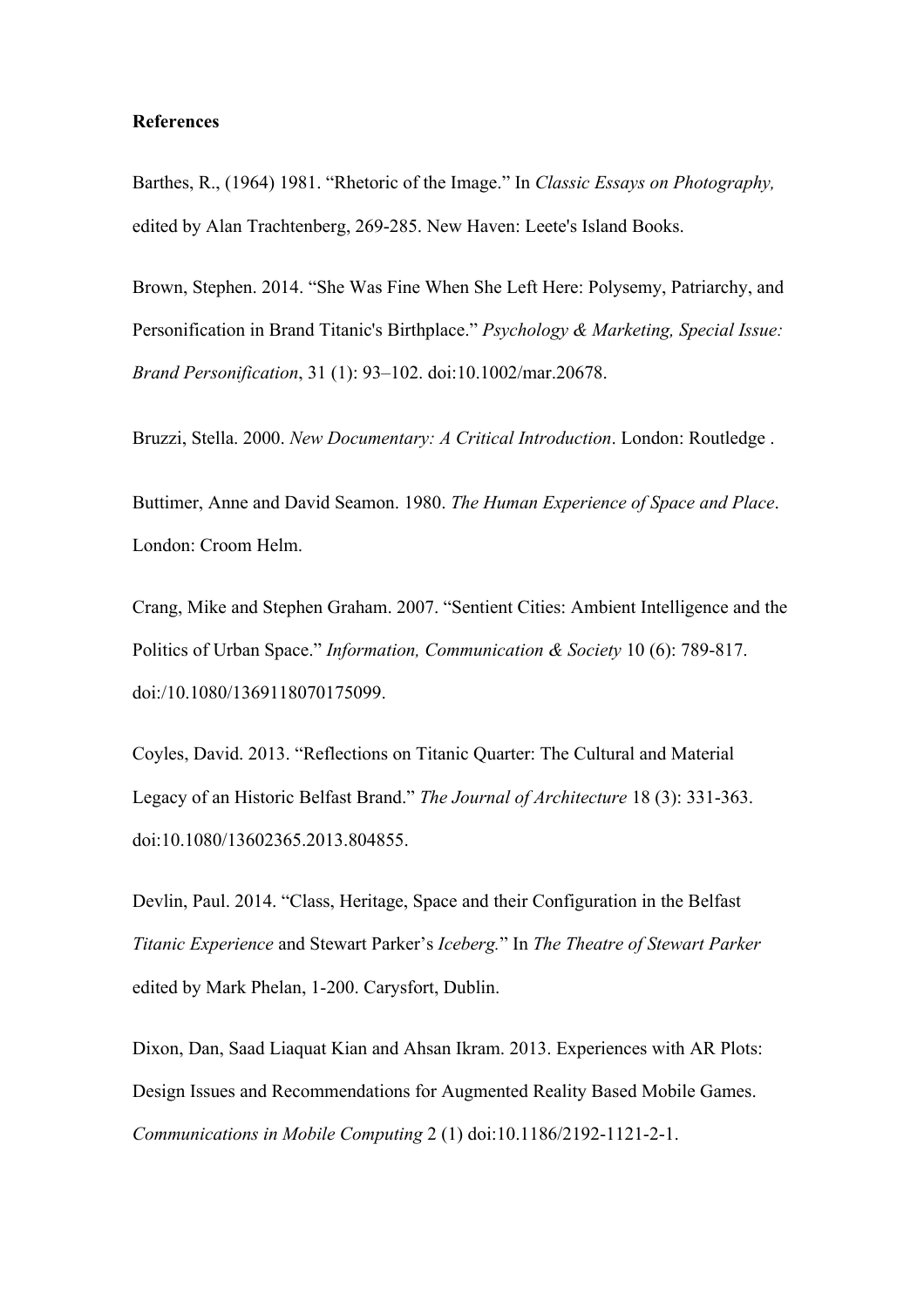Ellis, Carolyn, Tony E. Adams and Arthur P. Bochner. 2011. "Autoethnography: An Overview." *Forum Qualitative Sozialforschung /Forum: Qualitative Social Research* 12 (1), Art. 10. url:http://nbn-resolving.de/urn:nbn:de:0114-fqs1101108.

Entrikin, N.J. 1991. *The Betweenness of Place, Towards a Geography of Modernity.*  Basingstoke: Macmillan Education.

Fern, Edward F. 1982. "The Use of Focus Groups for Idea Generation: The Effects of Group Size, Acquaintanceship, and Moderator on Response Quantity and Quality." *Journal of Marketing Research* 19 (1): 1-13. url: http://www.jstor.org/stable/3151525.

Fishenden, J., 2013. "Interactive Digital Technologies and the User Experience of Time and Place." PhD diss., De Montfort University.

Foster, J.W. 1997. *The Titanic Complex, A Cultural Manifest*. Vancouver: Belcouver Press.

Griesser, Rita, Florian Niebling and Uwe Woessner. 2008. "Using Augmented Reality and Interactive Simulations to Realize Hybrid Prototypes." *In Proceedings of the 4th International Symposium on Advances in Visual Computing*. Springer- Verlag Berlin, Heidelberg. 1008-1017. doi:10.1007/978-3-540-89639-5\_96.

Grudens-Schuck, Nancy, Beverlyn L. Allen and Kathleen Larson. 2004. "Methodology Brief: Focus Group Fundamentals." *Extension Community and Economic Development Publications*.12. url: http://lib.dr.iastate.edu/extension\_communities\_pubs/12.

Gunter, Barrie. 2000. *Media research methods: measuring audiences, reactions and impact*. London: SAGE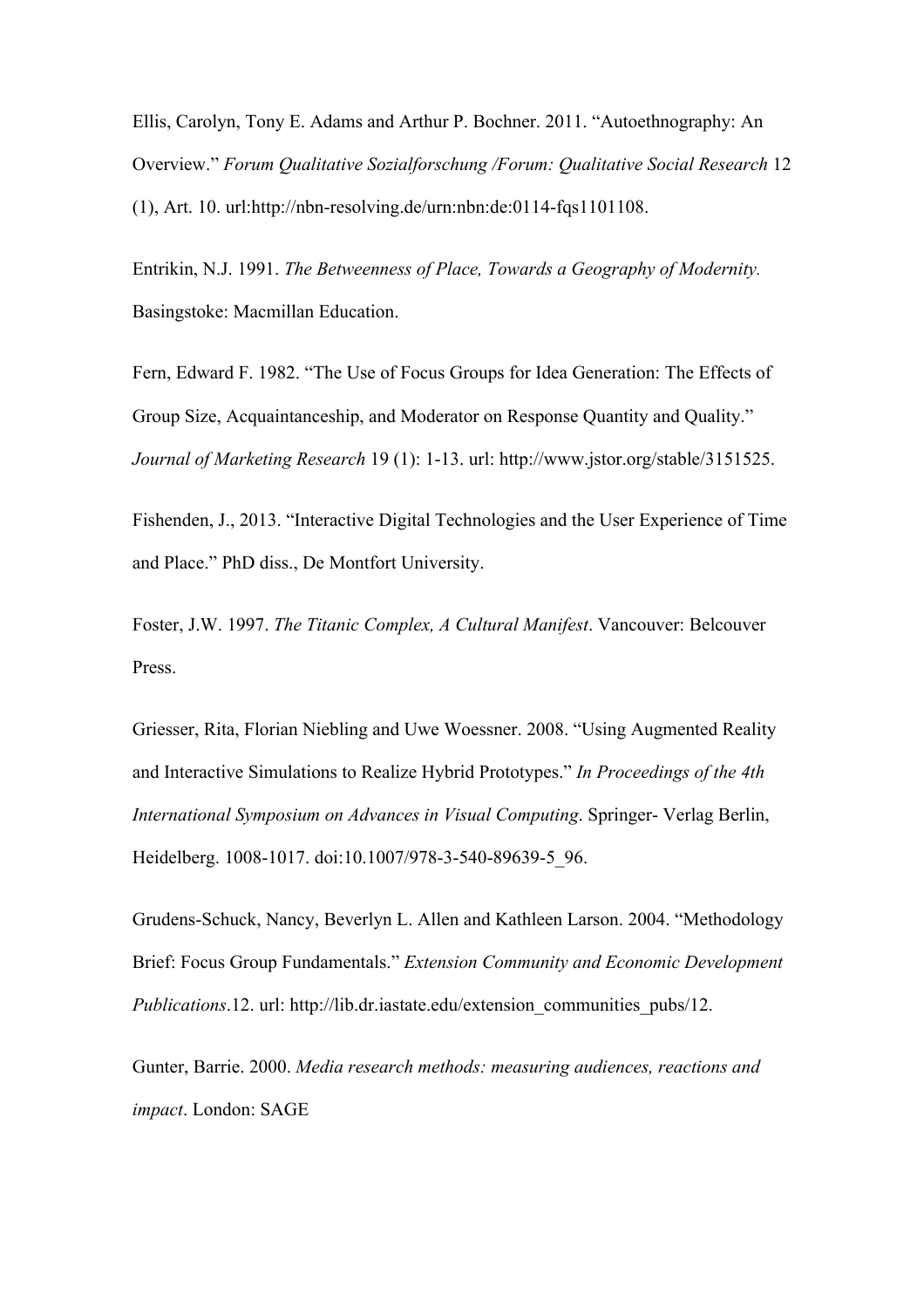Hahn, Jim. 2012. "Mobile Augmented Reality Applications for Library Services." *New Library World* 113 (9/10): 429 – 438. doi:10.1108/03074801211273902.

Hansen, M.B.N., 2004. *New Philosophy for New Media*. Cambridge, Mass.: MIT Press.

Heyer, Paul. 1995. *Titanic Legacy, Disaster as Media Event and History*. Westport, Conn.; London: Praeger.

Horst, Heather, Hjorth, Larissa and Tacchi, Jo. 2012. "Rethinking Ethnography: An Introduction." *Media International Australia* 145: 86-93. url:

http://search.informit.com.au/documentSummary;dn=992325759066048;res=IELLCC

Howells, Richard. 1999. *The Myth of the Titanic*. Basingstoke: Macmillan Press.

Jeong Kim, M. 2013. "A Framework for Context Immersion in Mobile Augmented Reality." *Automation in Construction* 33: 79–85. doi:10.1016/j.autcon.2012.10.020.

Kabisch, Eric. 2008. "Datascape: A Synthesis of Digital and Embodied Worlds." *Space and Culture* 11 (3): 222-238. doi:10.1177/1206331208319147.

Kato, Hirokazu, Mark Billinghurst, Ivan Poupyrev, Kenji Imamoto and Keihachiro Tachibana. 2000. "Virtual Object Manipulation on a Table-Top AR Environment." In *Proceedings, IEEE and ACM International Symposium on Augmented Reality,* Munich Germany. ISAR 2000*.* 111-119. doi:10.1109/ISAR.2000.880934.

Kluitenberg, Eric. 2006. "The Network of Waves: Living and Acting in Hybrid Space." *Open* 11: 6-17. url:www.scribd.com/doc/77541438/Open-11-Hybrid-Space.

Kozel, Susan. 2012. "AffeXity: Performing Affect with Augmented Reality." *Fibreculture Journal* Issue 21. url: http://twentyone.fibreculturejournal.org/fcj-150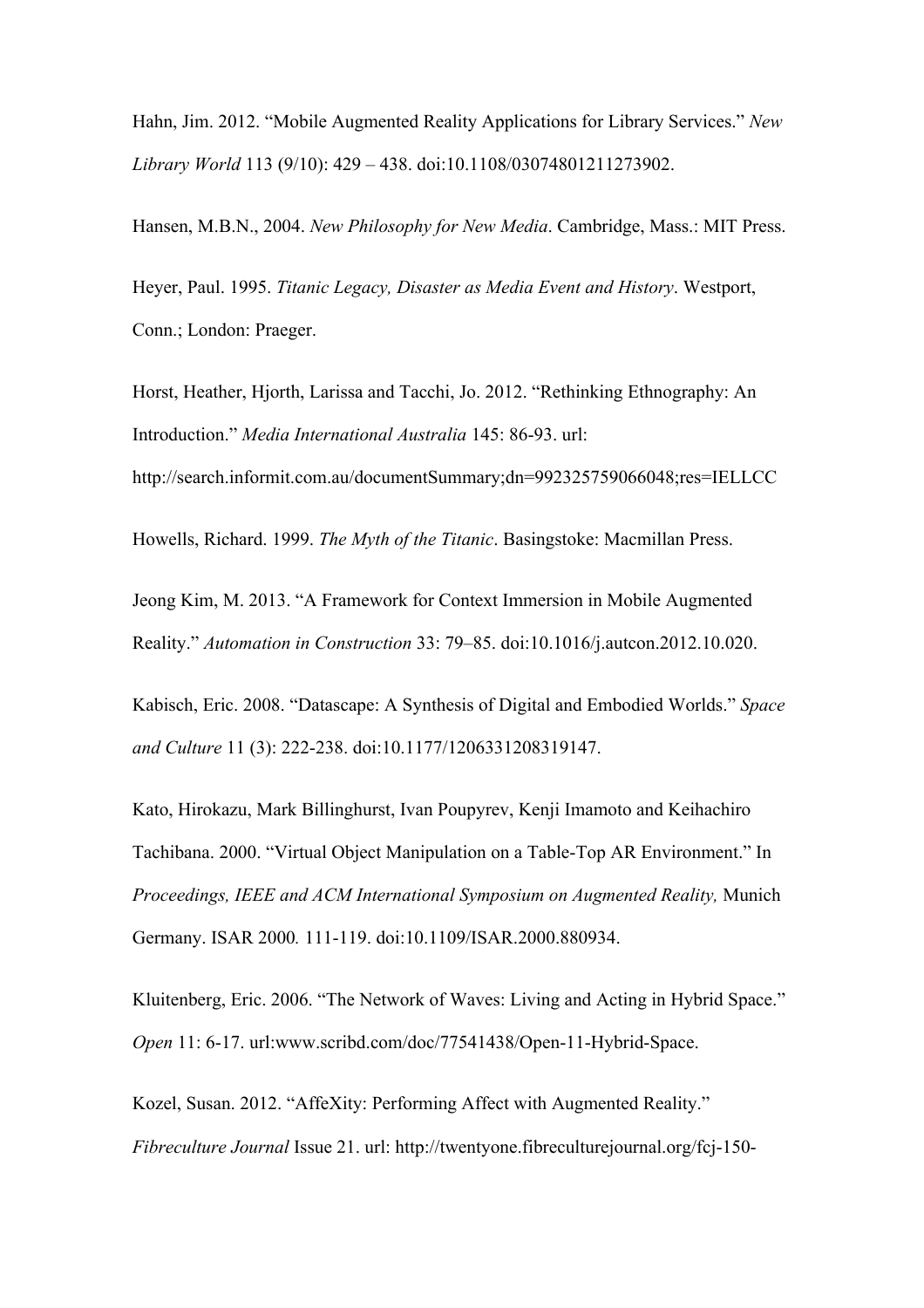affexity-performing-affect-with- augmented-

reality/#sthash.OcI4RfVA.zPkX5Zkg.dpbs.

Lunt, Peter and Sonia Livingstone. 1996. "Rethinking the Focus Group in Media and Communications Research." *London: LSE Research Online.* url: http://eprints.lse.ac.uk/archive/00000409.

Mac Aoidh, Eoin and Adam Winstanley. 2009. "Interpretation of Spatial Movement And Perception In Location Based Services." In *CIICT 2009: Proceedings of the China-Ireland Information and Communications Technologies Conference.* National Univeristy of Ireland Maynooth, Dept of Computer Science, Maynooth, Ireland. url:http://eprints.maynoothuniversity.ie/2541/1/EM\_Spatial\_Movement.pdf.

McCaughan, Michael, 1996. "National Maritime Museum, Reading the Relics: *Titanic* Culture and the Wreck of the *Titanic* Exhibit." *Material Culture Review / Revue de la culture matérielle* 43, Spring. url:

http://journals.hil.unb.ca/index.php/MCR/article/view/17672/22292.

Neill, W.J.V. 2006. "Return to *Titanic* and Lost in the Maze: The Search for Representation of 'Post-Conflict' Belfast." *Space and Polity* 10 (2): 109-120. doi:10.1080/13562570600921477.

Neill, W.J.V., 2011. "The Debasing of Myth: The Privatization of Titanic Memory in designing the 'Post-Conflict' City." *Journal of Urban Design* 16 (1): 67-86. doi: 10.1080/13574809.2011.521014.

Nelson, Robert S. 1996. "Appropriation." In *Critical Terms for Art History*, edited by Robert S. Nelson and Richard Shiff, 160-173. Chicago: University of Chicago Press.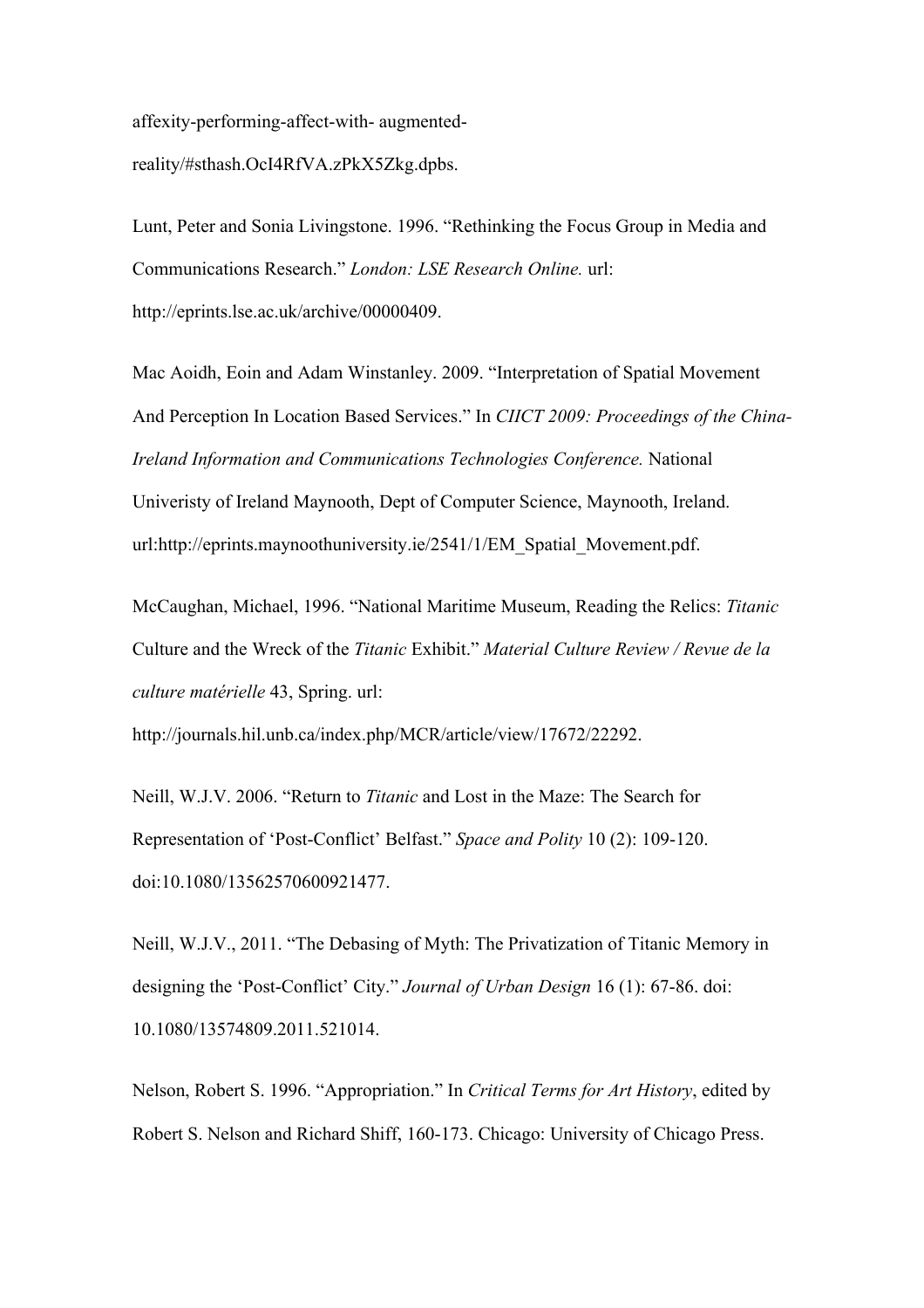Olsson, Thomas and Salo, Markus. 2012. "Narratives of Satisfying and Unsatisfying Experiences of Current Mobile Augmented Reality Applications." In *Proceedings of CHI 2012*, Austin, Texas, 5–10 May 2012. doi:10.1145/2207676.2208677.

Olsson, Thomas., Else Lagerstam, Tuula Ka ̈rkka ̈inen and Kaisa Va ̈a ̈na ̈nen-Vainio-Mattila. 2013. "Expected User Experience of Mobile Augmented Reality Services: A User Study in the Context of Shopping Centres." *Personal and Ubiquitous Computing*  17 (2): 287-304. doi:10.1007/s00779-011-0494-x.

Pence, Harry E. 2010. "Smartphones, Smart Objects, and Augmented Reality." *The Reference Librarian* 52 (1-2): 136-145. doi:10.1080/02763877.2011.528281.

Roberts, Les. 2012. *Mapping Cultures; Place, Practice, Performance*. Palgrave, Macmillan.

Schall, Gerhard, Johannes Schöning, Volker Paelke and Georg Gartner. 2011. "A Survey on Augmented Maps and Environments: Approaches, Interactions and Applications." In *Advances in web-based GIS, mapping services and applications*, edited by Songnian Li, Suzana Dragicevic and Bert Veenendaal, 207-255. Taylor & Francis Group UK.

Smithson, Janet. 2000. "Using and Analysing Focus Groups: Limitations and Possibilities. *International Journal of Social Research Methodology.*" 3 (2): 103- 119. url: http://dx.doi.org/10.1080/136455700405172.

Tuan, Yu-fi. 1977. *Space and Place: The Perspective of Experience*. London: Edward Arnold.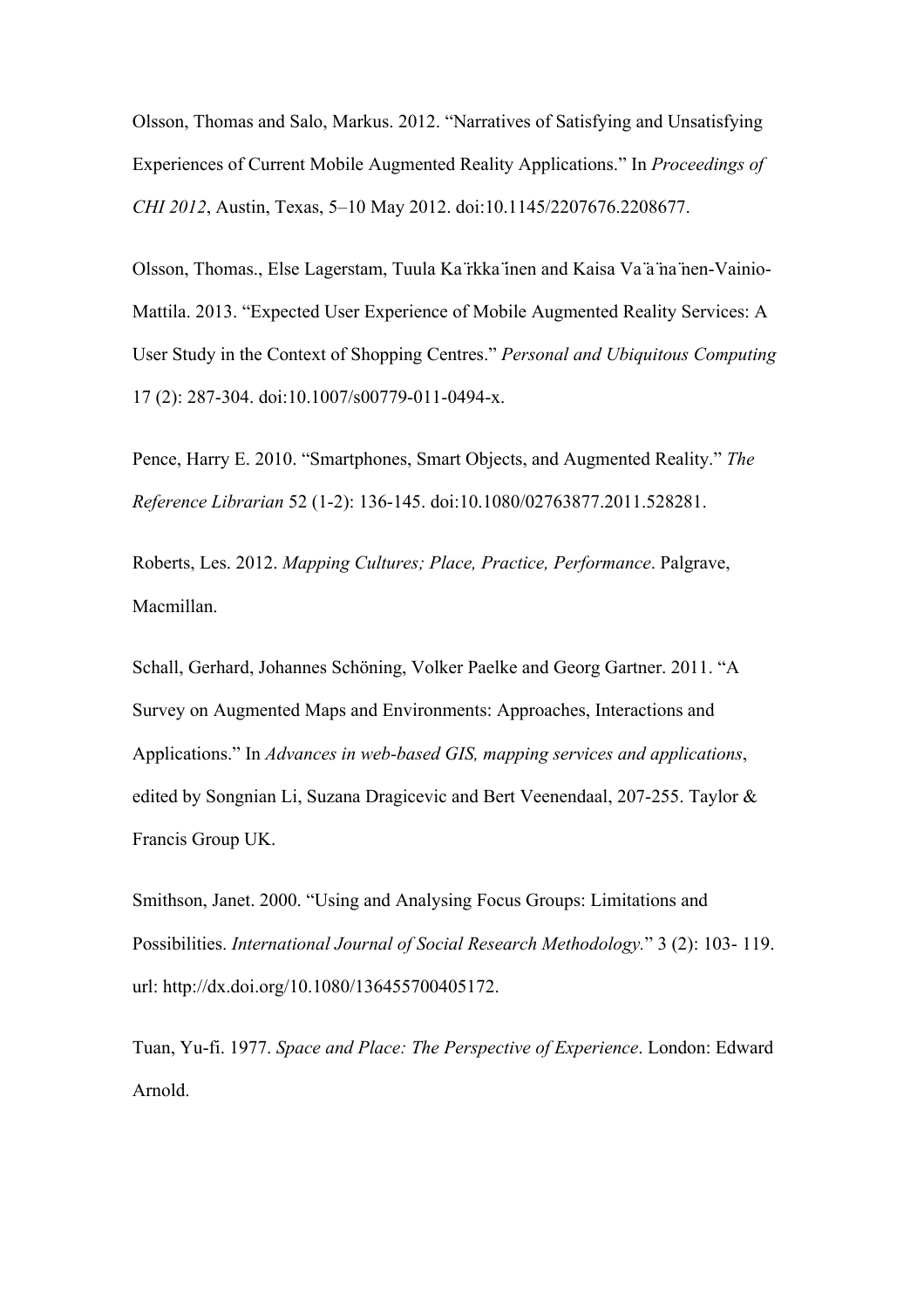Tuters, Marc. 2012. "From Mannerist Situationism to Situated Media." *Convergence* 18 (3): 267-282. doi:10.1177/1354856512441149.

Weiser, Mark. 1991. "The Computer for the Twenty-First Century." *Scientific American*  265 (3): 94–104.

Yovcheva, Zornitza, Dimitrios Buhalisb, Christos Gatzidisc and John Kent. 2012. "Overview of Smartphone Augmented Reality Applications for Tourism." *e-Review of Tourism Research (eRTR)* 10 (2): 63-66. url:

http://eprints.bournemouth.ac.uk/20219/1/eRTR\_SI\_V10i2\_Yovcheva\_Buhalis\_Gatzidi s 63-66.pdf.

Yovcheva, Zornitza, Dimitrios Buhalisb, Christos Gatzidis and Corné van Elzakke. 2013. *Towards Meaningful Augmentation of the Cityscape: New Challenges for Mobile.*  GeoHCI Workshop at CHI 2013, April 27–28, 2013, Paris, France. url: http://wwwusers.cs.umn.edu/~bhecht/geohci2013ps/paper\_39.pdf.

# **Supplemental online material**

As the augmented reality browser described in this paper requires a location-based experience, this locative experience of the practice-based component has been curated for viewing at www.titanicrediscovered.com

## **Figures**

Figure 1. Composite image constructed using *Thompson Graving Dock (with Titanic on the horizon).* Photographer A.R. Hogg, Northern Ireland Picture Library, ref. H10-46- 86.

Figure 2. Composite image constructed using *Thompson Graving Dock (view of filled dock, showing R.M.S. Olympic arriving for repairs).* Photographer A.R. Hogg, Northern Ireland Picture Library ref H10-46-92.